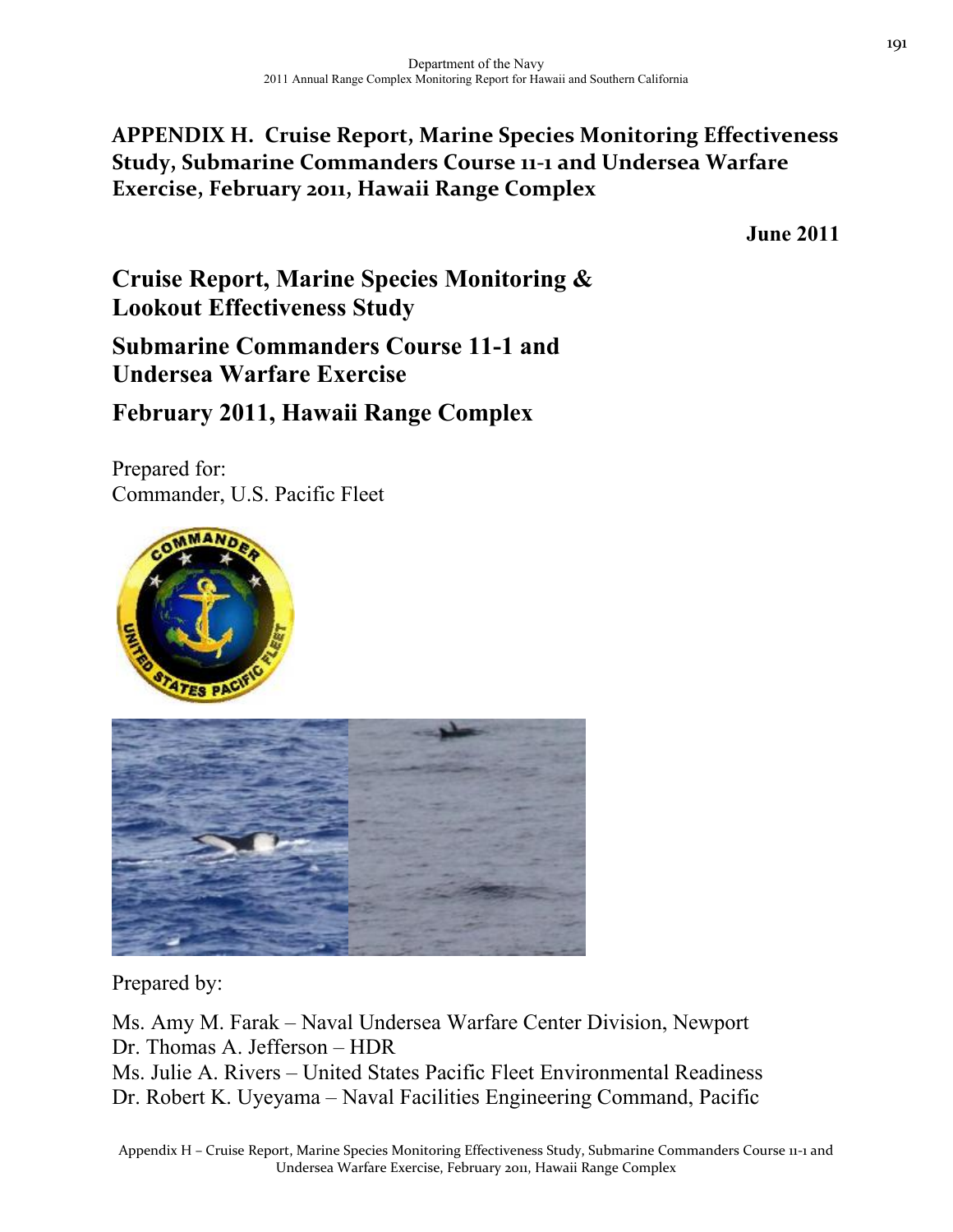## **LIST OF ACRONYMS AND ABBREVIATIONS**

| ft | foot (feet) |  |
|----|-------------|--|
|----|-------------|--|

km kilometer(s)

m meter(s)

- MFAS mid-frequency active sonar
- MMO marine mammal observer

nm nautical mile(s)

 $y d(s)$  yard $(s)$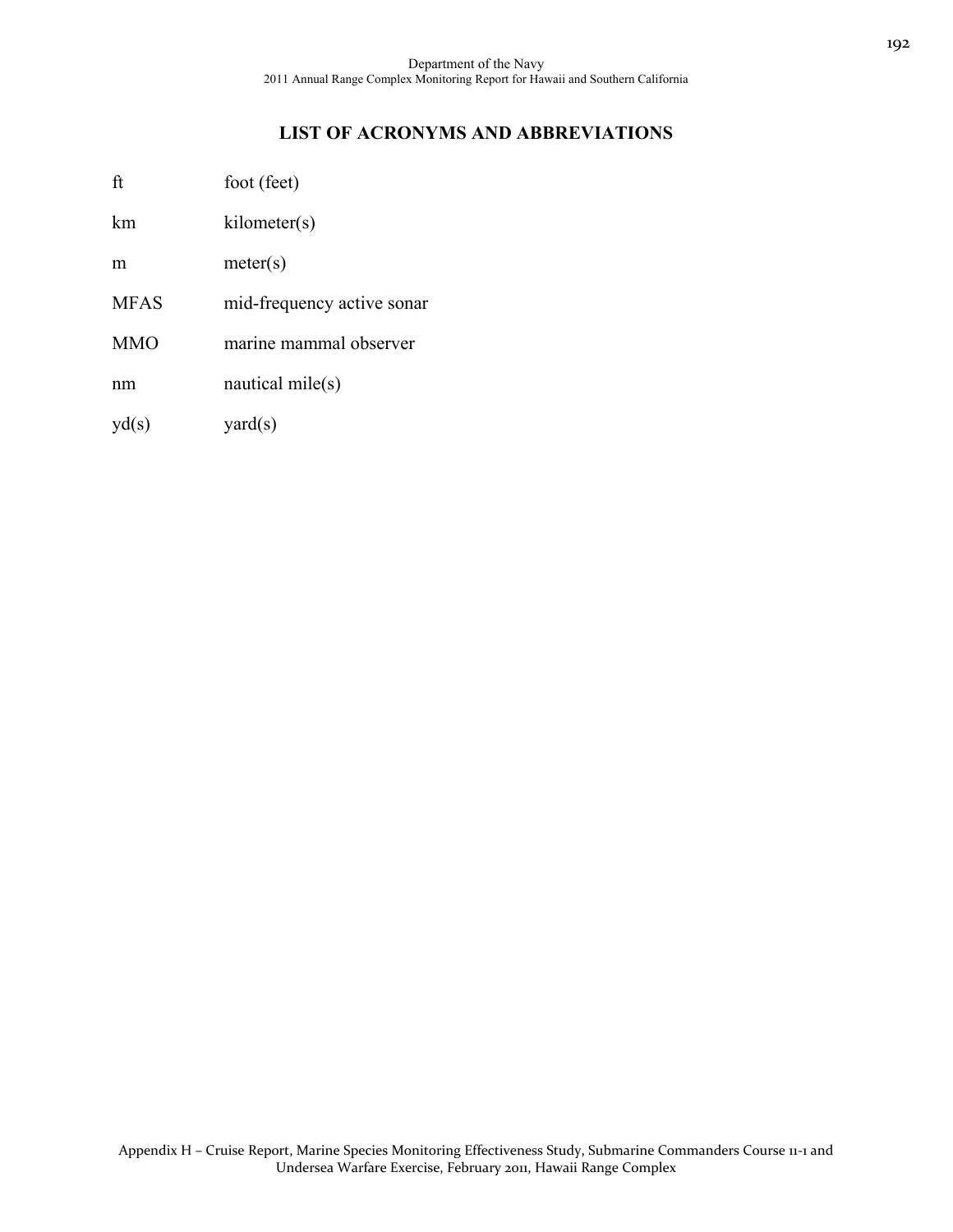## **INTRODUCTION**

In order to address requirements under the Marine Mammal Protection Act Letters of Authorization permitted to the U.S. Navy, three U.S. Navy civilian marine mammal observers (MMOs; Ms. Amy Farak, Ms. Julie Rivers, and Dr. Robert Uyeyama) and one U.S. Navy contractor (Dr. Thomas A. Jefferson) participated in two consecutive ASW exercise events in the Hawaii Range Complex from 15-22 February, 2011 (Figure 1). These MMOs were stationed aboard a U.S. Navy destroyer, hereafter referred to as DDG‐D. The goals of the monitoring and this study were to:

- 1. Collect data to assess the effectiveness of the Navy lookout team.
- 2. Obtain data to characterize the possible exposure of marine species to mid‐frequency active sonar (MFAS).
- 3. Achieve close coordination between the contracted aerial survey team, Navy aircraft on the range, range control, and the MMO team aboard DDG‐D to facilitate maximizing survey time and project safety.

## **SHIPBOARD MONITORING**

MMO surveys were conducted on a not-to-interfere basis, which means that the MMOs would not replace required Navy lookouts, would not dictate operational requirements/maneuvers, and would remove themselves from the bridge wing if necessary for DDG-D to accomplish its mission objectives. The exceptions would be if a marine mammal or sea turtle was sighted by the MMO within the shut-down zone during MFAS use (200 yards [yds],  $183$  meters [m]) and was not sighted by the Navy lookout team, or if the vessel was in danger of striking the marine species. In these cases, the MMO would report the sighting to the Navy lookout team for appropriate reporting and action.

The MMO survey on DDG-D was conducted on the bridge wings (elevated 66 feet [ft; 20 m] above the waterline), with two MMOs actively search for marine mammals and sea turtles, one MMO recording data, and one MMO acting as a liaison with the bridge team/lookouts to relay their sightings. Liaison MMO and recording MMO would also search while not otherwise engaged in their primary role. While on effort, MMOs used naked eye and  $7 X$  50 magnification binoculars to scan the area from dead ahead to just aft of the beam.

## **AERIAL MONITORING**

Aerial surveys were conducted during the Submarine Commanders Course (16‐18 February) under contract Contract #N62742-10-D-3011 CTO KB07, using similar methods as were used during the August 2008/09 and February 2009/10 surveys, including ship‐following orbital tracks, shoreline surveys, and assisting in the pre-exercise tagging effort. The primary goals of the aerial monitoring were to locate and identify marine species before, during, and after the training event, and to monitor and report observations of their behavior. This included monitoring for any potentially injured or harmed marine species and any unusual behavior or changes in behavior, distribution, numbers, and species associations of animals observed during the training event. Communications between the survey aircraft and the MMO team aboard DDG‐D were enabled by an aviation VHF radio handset brought by the MMO team.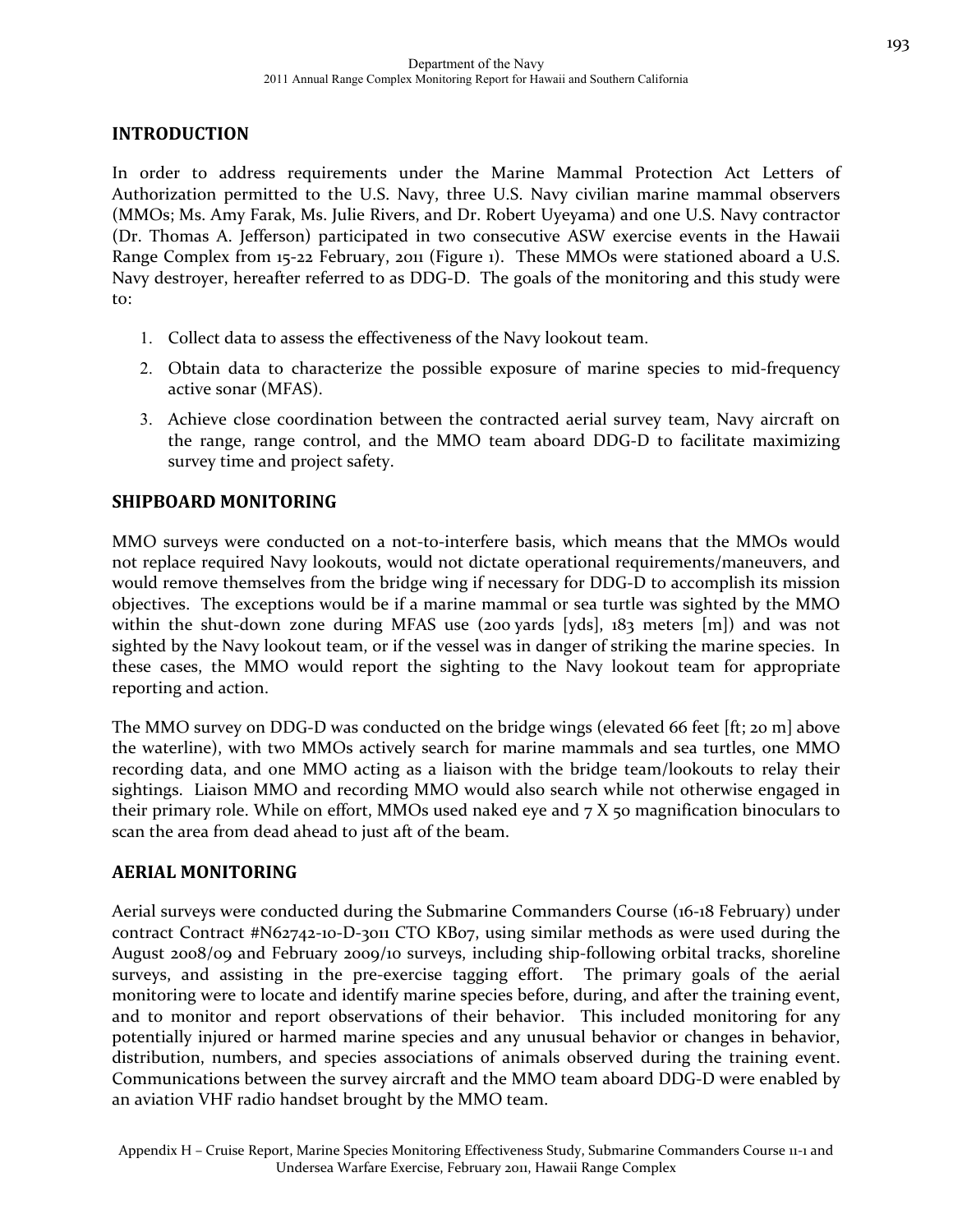Department of the Navy 2011 Annual Range Complex Monitoring Report for Hawaii and Southern California



*Figure 1. Location of MMO Effort*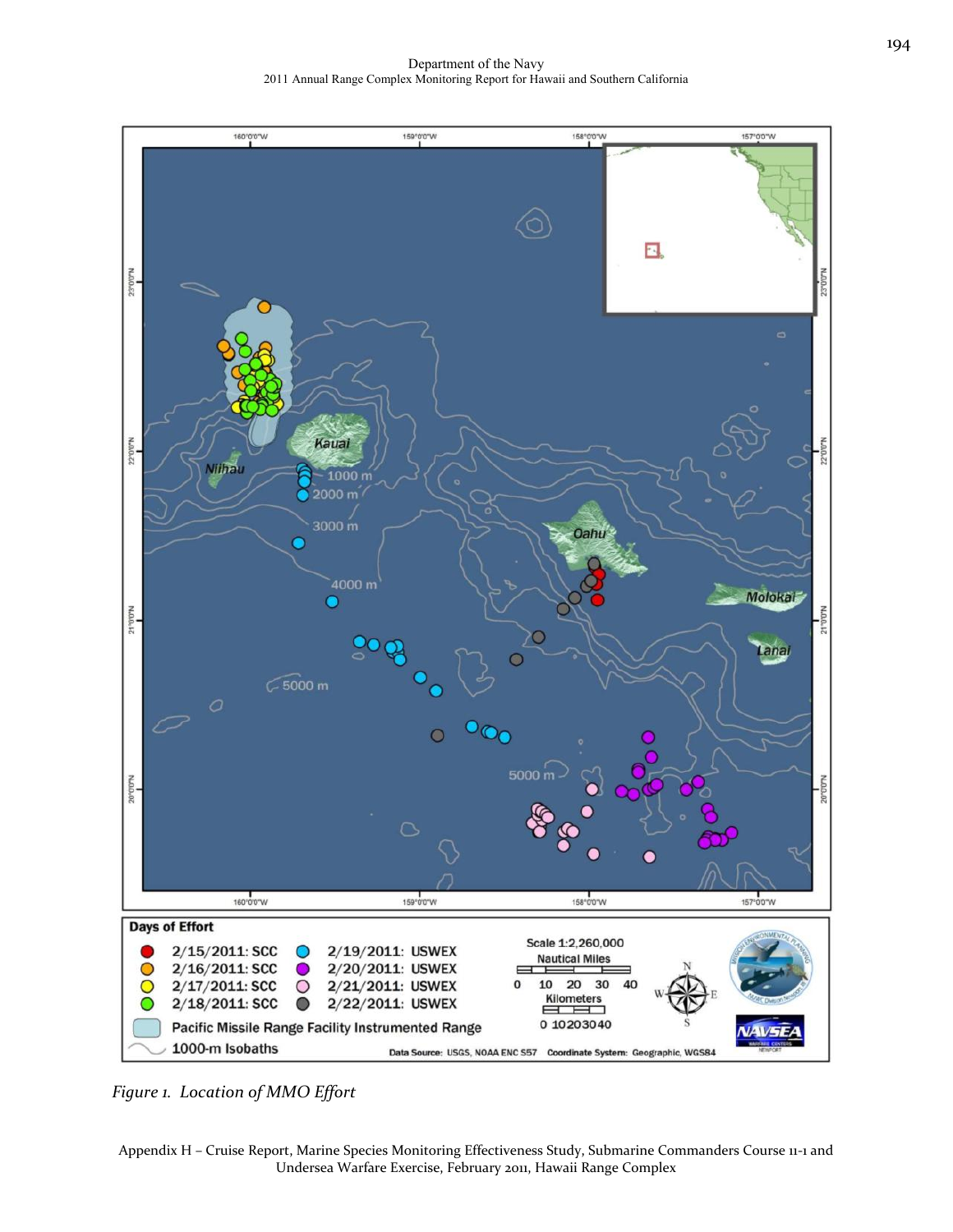In addition to this Navy cruise report focusing on shipboard activities, the aerial survey contractor (Dr. Joseph Mobley, HDR) will provide a comprehensive scientific report detailing their methods, observations, and recommendations.

## **RESULTS**

### **Shipboard Monitoring**

Effort and environmental information was collected when the MMOs began effort, at each rotation, and as significant weather changes occurred. The MMO team spent 61 hours 31 minutes, and 10 seconds searching for marine species during the two training events (1). For all four observers, a total of 246 hours, 4 minutes, and 40 seconds of marine species shipboard monitoring was conducted. Beaufort Sea States ranged from 1 to 6, with the majority of the time occurring in Sea States  $3 - 5$  (Figures 2 and 3). Unexpectedly, periods of low sea states in offshore waters southwest of Oahu occurred on 19 February (Figure 4). This allowed for better sighting conditions and allowed for additional species identification. From 16 - 18 February, effort was located to the north and west of Kauai, whereas 20‐21 February were spent south of Oahu; all other days were spent transiting to and from these areas.

| Date      | <b>Team Hours</b><br><b>On-Effort</b>                                        | <b>Beaufort Sea State</b><br>(range) | % Cloud Cover | <b>Visibility</b> |
|-----------|------------------------------------------------------------------------------|--------------------------------------|---------------|-------------------|
| 15 Feb 11 | 58 min 20 sec                                                                | $2 - 4$                              | $80 - 90$     | <b>Excellent</b>  |
| 16 Feb 11 | 9 hr 33 min 29 sec                                                           | $3 - 6$                              | $70 - 100$    | Good – Moderate   |
| 17 Feb 11 | 9 hr 31 min 34 sec                                                           | $5 - 6$                              | $70 - 100$    | Good – Moderate   |
| 18 Feb 11 | 9 hr 26 min 50 sec                                                           | $2 - 6$                              | $15 - 75$     | Good – Moderate   |
| 19 Feb 11 | 9 hr 12 min 41 sec                                                           | $1 - 4$                              | $60 - 90$     | Good – Moderate   |
| 20 Feb 11 | 9 hr 0 min 07 sec                                                            | $3 - 6$                              | $25 - 95$     | Good – Moderate   |
| 21 Feb 11 | 8 hr 42 min 40 sec                                                           | $3 - 5$                              | $30 - 100*$   | Poor – Moderate   |
| 22 Feb 11 | 4 hr 5 min 29 sec                                                            | $3 - 4$                              | $25 - 50$     | Good              |
| Total     | 60 hr 31 min 10 sec<br>(242 hours, 4 minutes, 40<br>seconds for 4 observers) | $1 - 6$                              | $25 - 100$    | Poor – Good       |

|  |  |  |  | Table 1. Effort Hours and Environmental Conditions |
|--|--|--|--|----------------------------------------------------|
|--|--|--|--|----------------------------------------------------|

*\* rain encountered*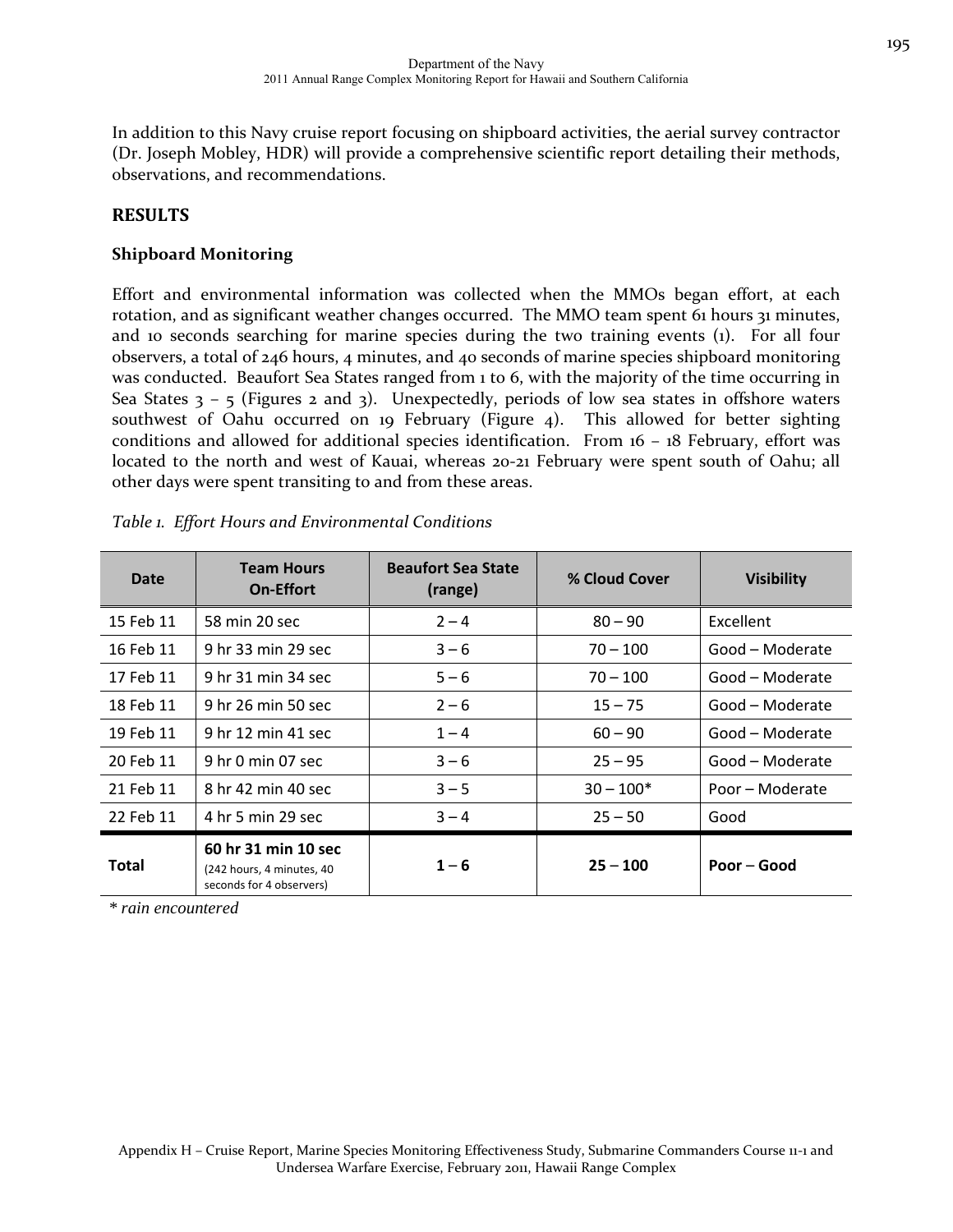Department of the Navy 2011 Annual Range Complex Monitoring Report for Hawaii and Southern California



*Figure 2. Total Percentage of Effort at Beaufort Sea States*

In total, 35 sightings of marine mammals and one sea turtle were recorded during the eight days of observation (Table 4 and Figure 5). Two sightings (sighting numbers 34 and 35) were made by the Navy lookout team during entry into port. The MMOs, however, question the validity of these data points, as the lookout making the sighting was not a normal lookout, he was focused on obtaining bearings to landmarks for safe navigation, and the MMOs were not able to resight the animals, even when they were indicated as being close aboard the vessel. As such, these sightings data are included in Table , but are not included in the additional summary tables below.

Seventeen of the sightings were made independently by the MMOs, that is, not seen by the Navy lookout team (Table 2). Additionally, five sightings were made by the Navy lookout team but were not sighted by the MMOs and species information could not be obtained. Eighteen sightings were identifiable to species; one sighting each of Risso's dolphin (*Grampus griseus*), spinner dolphin (*Stenella longirostris*), striped dolphin (*Stenella coeruleoalba*), pilot whale (*Globicephala macrorhynchus*), and green turtle (*Chelonia mydas*), and 13 sightings of humpback whales (*Megaptera novaeangliae*; Table 3).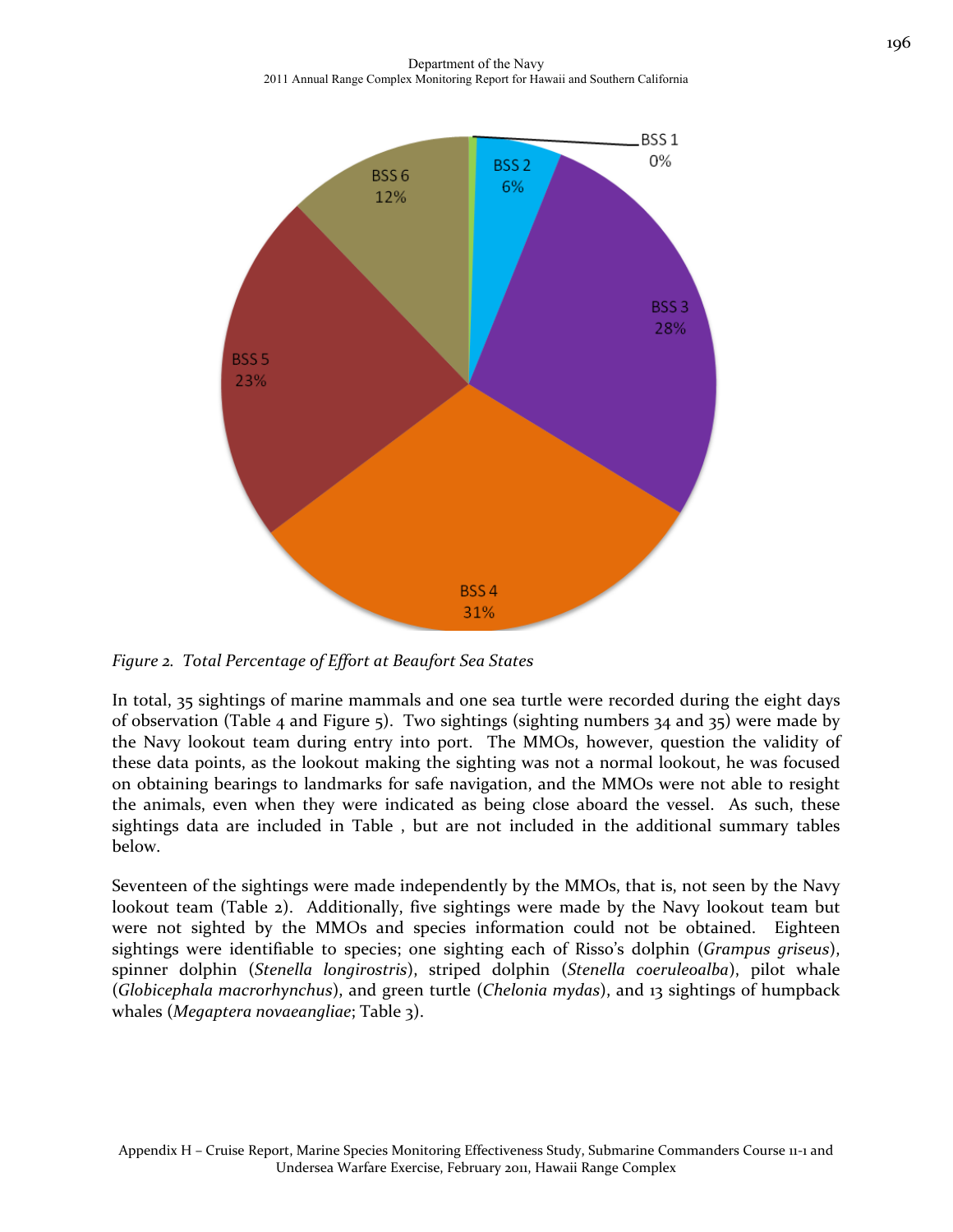Department of the Navy 2011 Annual Range Complex Monitoring Report for Hawaii and Southern California



*Figure 3. Daily Percentage of Effort at Beaufort Sea States*

Appendix <sup>H</sup> – Cruise Report, Marine Species Monitoring Effectiveness Study, Submarine Commanders Course <sup>11</sup>‐<sup>1</sup> and Undersea Warfare Exercise, February 2011, Hawaii Range Complex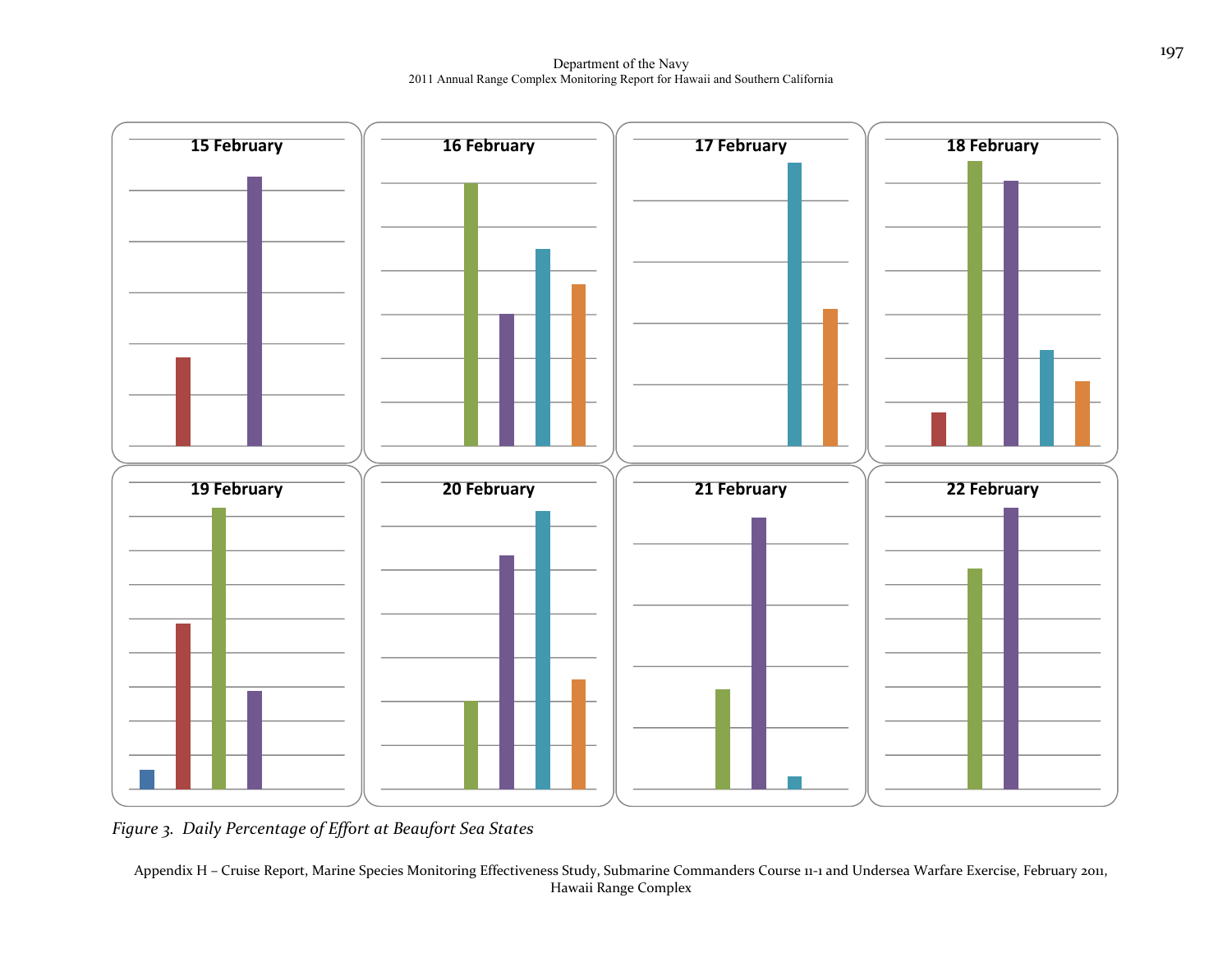

*Figure 4. Beaufort Sea State at Effort Locations*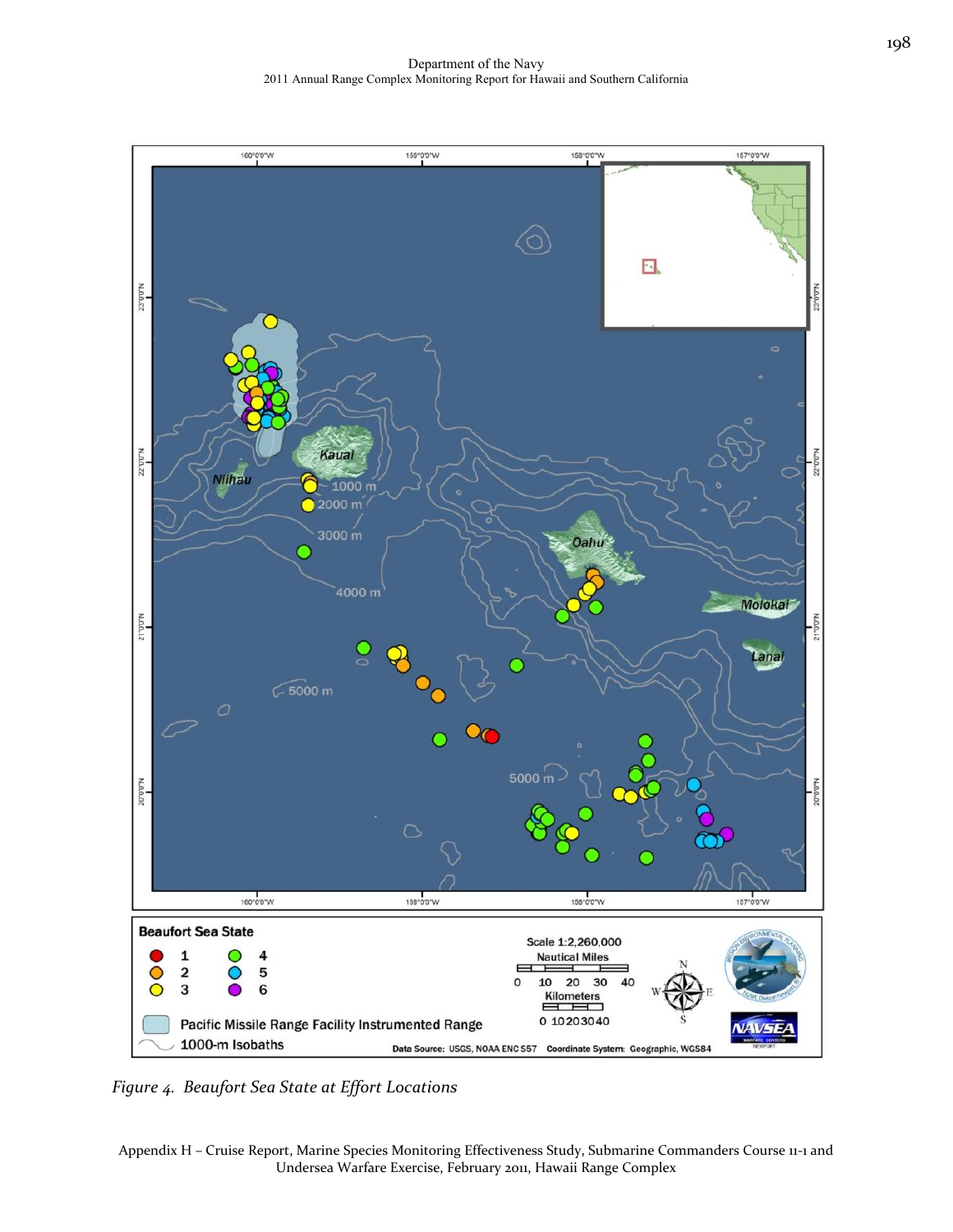| <b>Date</b>  | <b>Independent MMO</b><br><b>Sightings</b> | <b>Independent Navy</b><br><b>Lookout Team Sightings</b> | <b>Sightings by both</b><br><b>Teams</b> |
|--------------|--------------------------------------------|----------------------------------------------------------|------------------------------------------|
| 15 Feb       |                                            |                                                          | 4                                        |
| 16 Feb       | 3                                          |                                                          |                                          |
| 17 Feb       | 4                                          | U                                                        |                                          |
| 18 Feb       | 4                                          | າ                                                        | 3                                        |
| 19 Feb       | 3                                          |                                                          | 2                                        |
| 20 Feb       |                                            |                                                          |                                          |
| 21 Feb       |                                            |                                                          |                                          |
| 22 Feb       | 2                                          |                                                          | 2                                        |
| <b>Total</b> | 17                                         | 6                                                        | 11                                       |

*Table 2. Marine Mammal and Sea Turtle Sightings by Observer*

*Table 3. Unique sightings by species*

| <b>Species</b>              | Unique animal group sightings | <b>Total number of animals (based</b><br>on best group size estimate) |
|-----------------------------|-------------------------------|-----------------------------------------------------------------------|
| Risso's dolphin             | 1                             | 40                                                                    |
| Spinner dolphin             | 1                             | 45                                                                    |
| Striped dolphin             | $\mathbf{1}$                  | 23                                                                    |
| Pilot whale                 | $\mathbf{1}$                  | 18                                                                    |
| Humpback whale              | 13                            | 27                                                                    |
| Unidentified Stenella sp.   | 1                             | 10                                                                    |
| Unidentified small cetacean | 1                             | 10                                                                    |
| Unidentified balaenopterid  | 2                             | 3                                                                     |
| Unidentified whale          | 12                            | 16                                                                    |
| Green sea turtle            | 1                             | 1                                                                     |
| Total                       | 34                            | 176                                                                   |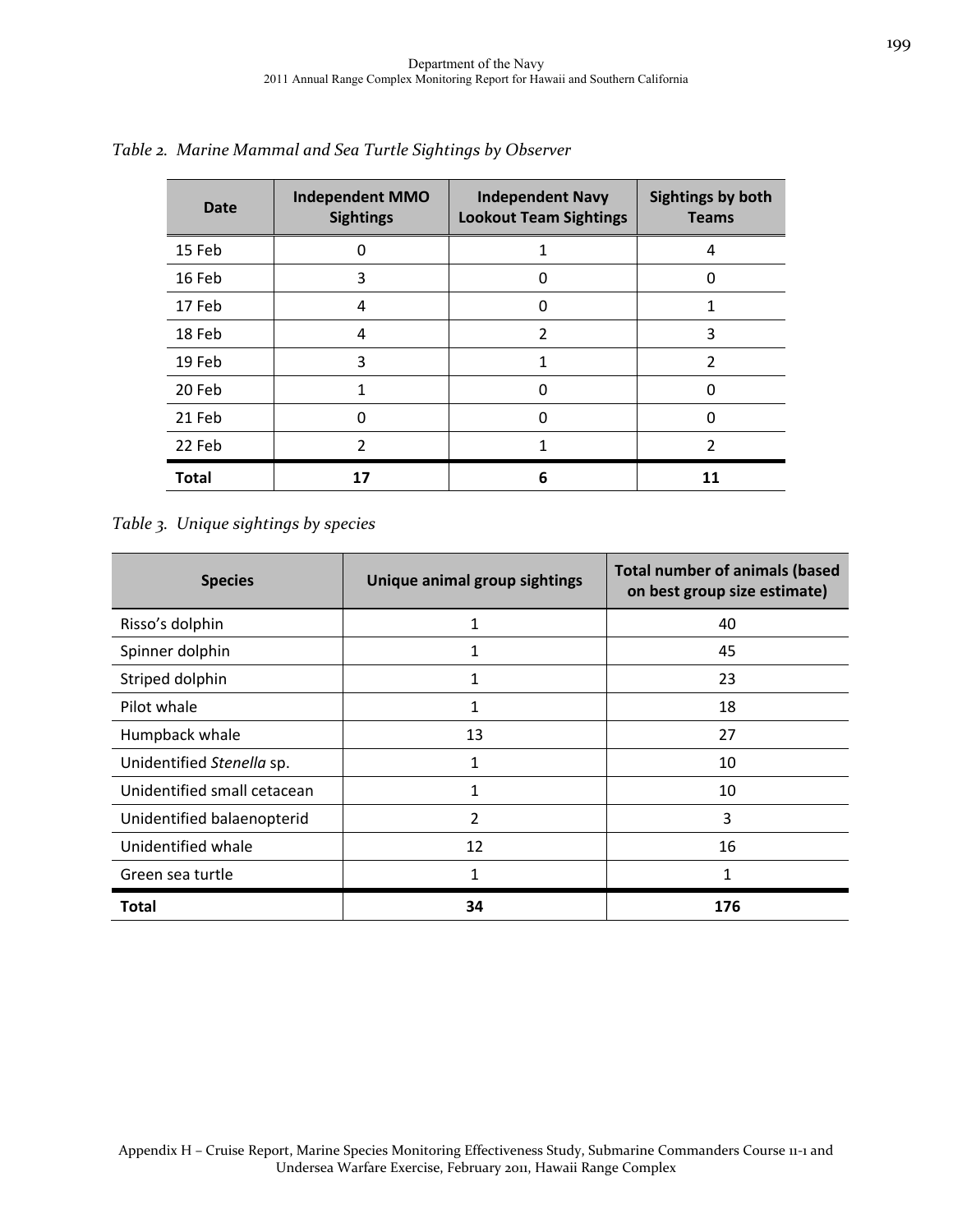### *Table 4. Marine Mammal and Sea Turtle Sightings*

| <b>Data Category</b>         | Sighting 1                                                                          | <b>Sighting 2</b> | <b>Sighting 3</b>                                                        | <b>Sighting 4</b> | <b>Sighting 5</b> | Sighting 6     | <b>Sighting 7</b> |  |
|------------------------------|-------------------------------------------------------------------------------------|-------------------|--------------------------------------------------------------------------|-------------------|-------------------|----------------|-------------------|--|
| <b>Sightings Information</b> |                                                                                     |                   |                                                                          |                   |                   |                |                   |  |
| Effort (on/off)              | On                                                                                  | On                | On                                                                       | On                | On                | On             | On                |  |
| Date                         | 2/15/2011                                                                           | 2/15/2011         | 2/15/2011                                                                | 2/15/2011         | 2/15/2011         | 2/16/2011      | 2/16/2011         |  |
| Time                         | 153707                                                                              | 154005            | 154210                                                                   | 154323            | 154456            | 140623         | 140747            |  |
| Location                     | 21.3029                                                                             | 21.2926           | 21.2855                                                                  | 21.2813           | 21.2813           | 22.2749        | 22.2774           |  |
|                              | $-157.9581$                                                                         | $-157.9524$       | $-157.9485$                                                              | $-157.9463$       | $-157.9463$       | $-159.9529$    | $-159.9188$       |  |
| <b>Detection Sensor</b>      | MMO & Bridge                                                                        | <b>Bridge</b>     | MMO & Bridge                                                             | MMO & Bridge      | MMO & Bridge      | <b>MMO</b>     | <b>MMO</b>        |  |
| Species/Group                | Humpback whale                                                                      | Humpback whale    | Humpback whale                                                           | Humpback whale    | Spinner dolphin   | Humpback whale | Humpback whale    |  |
| Group Size<br>(min/max/best) | 2/2/2                                                                               | 1/1/1             | 3/3/3                                                                    | 1/1/1             | 40/60/45          | 1/1/1          | 1/1/1             |  |
| # Calves                     |                                                                                     |                   |                                                                          |                   |                   |                |                   |  |
| Bearing (rel)                | 20                                                                                  | 340               | 15                                                                       | 25                | 10                | 335            | 345               |  |
| Distance (m)                 | 5624.45                                                                             | 2011.68           | 4297.25                                                                  | 3502.28           | 4297.25           | 6729.16        | 15857.29          |  |
|                              |                                                                                     |                   | <b>Environmental Information</b>                                         |                   |                   |                |                   |  |
| Wave height (ft)             | $<$ 3 ft                                                                            | $<$ 3 ft          | $<$ 3 ft                                                                 | $<$ 3 ft          | $<$ 3 ft          | $>6$ ft        | $> 6 \text{ ft}$  |  |
| Visibility                   | Excellent                                                                           | Excellent         | Excellent                                                                | Excellent         | Excellent         | Moderate       | Moderate          |  |
| <b>BSS</b>                   | 2                                                                                   | $\overline{2}$    | $\overline{2}$                                                           | $\overline{2}$    | $\overline{2}$    | 6              | 6                 |  |
| % cloud cover                | 80                                                                                  | 80                | 80                                                                       | 80                | 80                | 100            | 100               |  |
| % glare                      |                                                                                     |                   |                                                                          |                   |                   | $\mathbf 0$    | 0                 |  |
|                              |                                                                                     |                   | <b>Operational Information</b>                                           |                   |                   |                |                   |  |
| Sonar on/off                 | Off                                                                                 | Off               | Off                                                                      | Off               | Off               | On             | On                |  |
| Ship bearing (true)          |                                                                                     |                   |                                                                          |                   |                   | 45             | 45                |  |
| Animal motion                | None                                                                                |                   | None                                                                     | None              | Closing           |                |                   |  |
| Sighting Cue/ Behavior       | Saw 2 blows twice<br>separated by a<br>couple seconds.<br>Animals were<br>traveling | Blow              | Saw blow, some<br>surface activity.<br>Animals dove as<br>we approached. | <b>Traveling</b>  | Bow riding        | Blow           | <b>Breaching</b>  |  |
| Mitigation implemented       | None                                                                                | None              | None                                                                     | None              | None              | None           | None              |  |
| Comments                     |                                                                                     |                   |                                                                          |                   |                   |                |                   |  |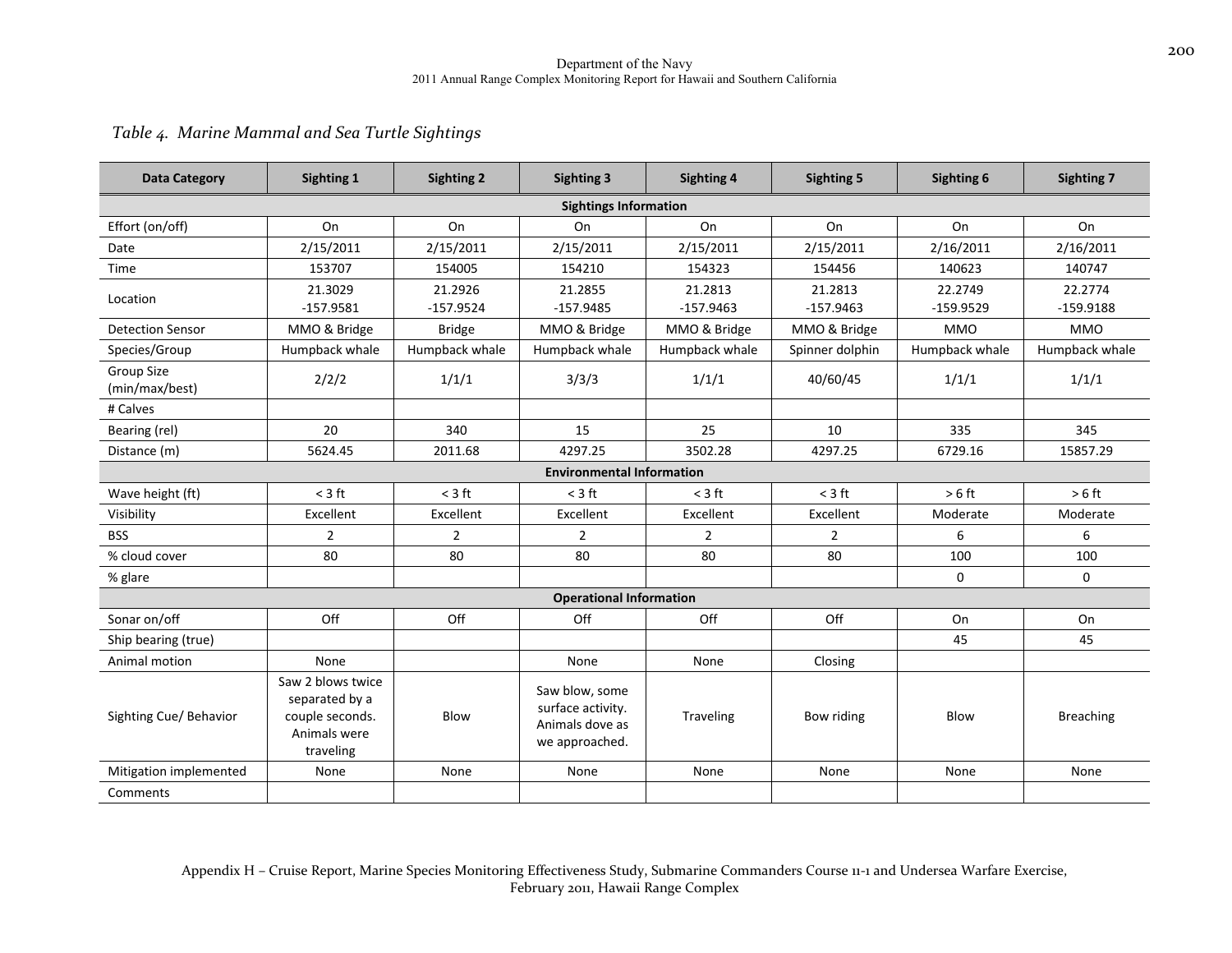| <b>Data Category</b>                | <b>Sighting 8</b>                                | Sighting 9                                                                        | Sighting 10            | Sighting 11                      | Sighting 12                   | Sighting 13                                                    | Sighting 14                                                                                    |
|-------------------------------------|--------------------------------------------------|-----------------------------------------------------------------------------------|------------------------|----------------------------------|-------------------------------|----------------------------------------------------------------|------------------------------------------------------------------------------------------------|
|                                     |                                                  |                                                                                   |                        | <b>Sightings Information</b>     |                               |                                                                |                                                                                                |
| Effort (on/off)                     | On                                               | On                                                                                | On                     | On                               | On                            | On                                                             | On                                                                                             |
| Date                                | 2/16/2011                                        | 2/17/2011                                                                         | 2/17/2011              | 2/17/2011                        | 2/17/2011                     | 2/17/2011                                                      | 2/18/2011                                                                                      |
| Time                                | 144227                                           | 073909                                                                            | 081044                 | 084318                           | 163711                        | 173426                                                         | 094749                                                                                         |
| Location                            | 22.3108<br>$-159.9416$                           | 22.4286<br>$-159.9663$                                                            | 22.3667<br>$-159.9021$ | 22.2226<br>$-159.8471$           | 22.3145<br>$-160.0236$        | 22.2359<br>$-160.0426$                                         | 22.2990<br>$-159.8759$                                                                         |
| <b>Detection Sensor</b>             | <b>MMO</b>                                       | <b>MMO</b>                                                                        | <b>MMO</b>             | <b>MMO</b>                       | <b>MMO</b>                    | Lookout                                                        | MMO & Bridge                                                                                   |
| Species/Group                       | Unidentified<br>whale                            | Unidentified whale                                                                | Unidentified<br>whale  | Unidentified<br>whale            | Unidentified<br>balaenopterid | Unidentified whale                                             | Humpback whale                                                                                 |
| <b>Group Size</b><br>(min/max/best) | 2/3/2                                            | 3/5/4                                                                             | 1/1/1                  | 1/1/1                            | 2/2/2                         | 1/1/1                                                          | 4/5/4                                                                                          |
| # Calves                            |                                                  |                                                                                   |                        |                                  |                               |                                                                |                                                                                                |
| Bearing (rel)                       | 40                                               | 20                                                                                | 270                    | 50                               | 90                            | 278                                                            | 5                                                                                              |
| Distance (m)                        | 6118.88                                          | 3349.49                                                                           | 4297.25                | 5624.45                          | 4297.25                       | 804.67                                                         | 3502.28                                                                                        |
|                                     |                                                  |                                                                                   |                        | <b>Environmental Information</b> |                               |                                                                |                                                                                                |
| Wave height (ft)                    | $> 6$ ft                                         | $4-6$ ft                                                                          | $4-6$ ft               | $4-6$ ft                         | $4-6$ ft                      | $4-6$ ft                                                       | $4 - 6$ ft                                                                                     |
| Visibility                          | Moderate                                         | Good                                                                              | Good                   | Good                             | Moderate                      | Moderate                                                       | Moderate                                                                                       |
| <b>BSS</b>                          | 6                                                | 5                                                                                 | 5                      | 5                                | 5                             | 6                                                              | 4                                                                                              |
| % cloud cover                       | 100                                              | 75                                                                                | 80                     | 80                               | 100                           | 100                                                            | 60                                                                                             |
| % glare                             | $\mathbf 0$                                      | 0                                                                                 | 25                     | 25                               | $\mathbf 0$                   | 0                                                              | 0                                                                                              |
|                                     |                                                  |                                                                                   |                        | <b>Operational Information</b>   |                               |                                                                |                                                                                                |
| Sonar on/off                        | On                                               | On                                                                                | Off                    | Off                              | Off                           | Off                                                            | On                                                                                             |
| Ship bearing<br>(true)              | 270                                              | 180                                                                               |                        | 47                               | 209                           | 32                                                             | 15                                                                                             |
| Animal motion                       |                                                  | None                                                                              | None                   | None                             | None                          |                                                                |                                                                                                |
| Sighting Cue/<br>Behavior           | Blow                                             | At least 3 bushy, angled<br>blows.                                                | Blow                   | Blow                             | Blow                          | Small, whale-sized<br>head sticking out of<br>water.           | Multiple blows, animals<br>fluked.                                                             |
| Mitigation<br>implemented           | None                                             | None                                                                              | None                   | None                             | None                          | None                                                           | Bridge slowed upon initial<br>sighting, and subsequently<br>turned off sonar.                  |
| Comments                            | Potentially the<br>same animal as<br>sighting 7. | Unknown if angled blow<br>was due to wind. Likely<br>humpback or sperm<br>whales. |                        |                                  | Probable<br>humpback<br>whale | Saw with naked eye.<br>Possible minke based<br>on description. | Changed travel direction,<br>split into two groups and<br>dove under us as ship<br>approached* |

### *Table <sup>4</sup> (cont). Marine Mammal and Sea Turtle Sightings Information*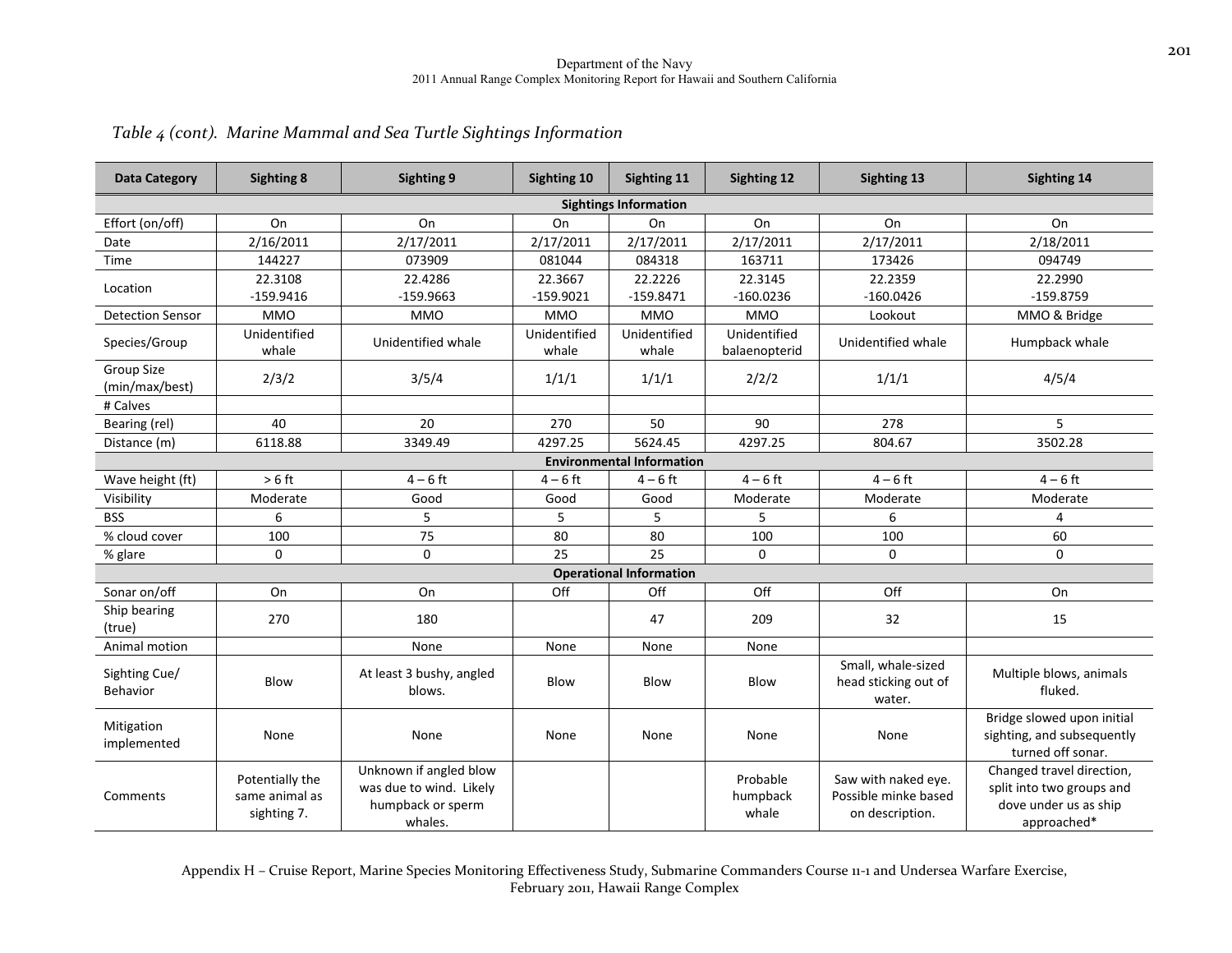\* see raw data sheets for detailed behavioral observations for this sighting

### *Table <sup>4</sup> (cont). Marine Mammal and Sea Turtle Sightings Information*

| <b>Data Category</b>           | Sighting 15            | Sighting 16            | Sighting 17                      | Sighting 18            | Sighting 19            | <b>Sighting 20</b>     | <b>Sighting 21</b>     |  |
|--------------------------------|------------------------|------------------------|----------------------------------|------------------------|------------------------|------------------------|------------------------|--|
| <b>Sightings Information</b>   |                        |                        |                                  |                        |                        |                        |                        |  |
| Effort (on/off)                | On                     | On                     | On                               | On                     | On                     | On                     | On                     |  |
| Date                           | 2/18/2011              | 2/18/2011              | 2/18/2011                        | 2/18/2011              | 2/18/2011              | 2/18/2011              | 2/18/2011              |  |
| Time                           | 095827                 | 101134                 | 105832                           | 130944                 | 142612                 | 151134                 | 171121                 |  |
| Location                       | 22.3244<br>$-159.8681$ | 22.3648<br>$-159.8757$ | 22.3709<br>$-159.8668$           | 22.6786<br>$-160.0604$ | 22.5441<br>$-160.0344$ | 22.4620<br>$-160.0066$ | 22.2279<br>$-160.0463$ |  |
| <b>Detection Sensor</b>        | <b>Bridge</b>          | <b>Bridge</b>          | <b>MMO</b>                       | <b>MMO</b>             | <b>MMO</b>             | MMO & Bridge           | MMO & Lookout          |  |
| Species/Group                  | Unidentified whale     | Unidentified whale     | Unidentified whale               | Unidentified whale     | Unidentified whale     | Pilot whale            | Humpback whale         |  |
| Group Size (min/max/best)      |                        | $\mathbf{1}$           | 1/2/1                            | 1/1/1                  | 2/2/2                  | 12/30/18               | 2/3/2                  |  |
| # Calves                       |                        |                        |                                  |                        |                        |                        |                        |  |
| Bearing (rel)                  | port bow               | 20                     | 271                              | 340                    | 340                    | 355                    | 80                     |  |
| Distance (m)                   | 1828.8                 | 9144                   | 6729.16                          | 4297.25                | 732.71                 | 1623.53                | 2343.29                |  |
|                                |                        |                        | <b>Environmental Information</b> |                        |                        |                        |                        |  |
| Wave height (ft)               | $4 - 6$ ft             | $4-6$ ft               | $4 - 6$ ft                       | $<$ 3 ft               | $4 - 6$ ft             | $<$ 3 ft               | $<$ 3 ft               |  |
| Visibility                     | Moderate               | Moderate               | Good                             | Good                   | Moderate               | Good                   | Good                   |  |
| <b>BSS</b>                     | 4                      | 4                      | $\overline{4}$                   | 3                      | 4                      | 3                      | 3                      |  |
| % cloud cover                  | 60                     | 60                     | $\mathbf 0$                      | 70                     | 25                     | 40                     | 45                     |  |
| % glare                        | $\mathbf 0$            | $\mathbf 0$            | 75                               | $\Omega$               | 70                     | 60                     | 25                     |  |
| <b>Operational Information</b> |                        |                        |                                  |                        |                        |                        |                        |  |
| Sonar on/off                   | On                     | On                     | Off                              | Off                    | Off                    | Off                    | Off                    |  |
| Ship bearing (true)            |                        | 80                     | 293                              | 333                    | 181                    | turning                |                        |  |
| Animal motion                  |                        |                        | None                             |                        | None                   | None                   | Parallel               |  |
| Sighting Cue/ Behavior         |                        | Blow                   | Blow                             | Blow                   | Blow                   | resting                | Traveling              |  |
| Mitigation implemented         | None                   | None                   | None                             | None                   | None                   | None                   | None                   |  |
| Comments                       |                        |                        |                                  |                        |                        |                        |                        |  |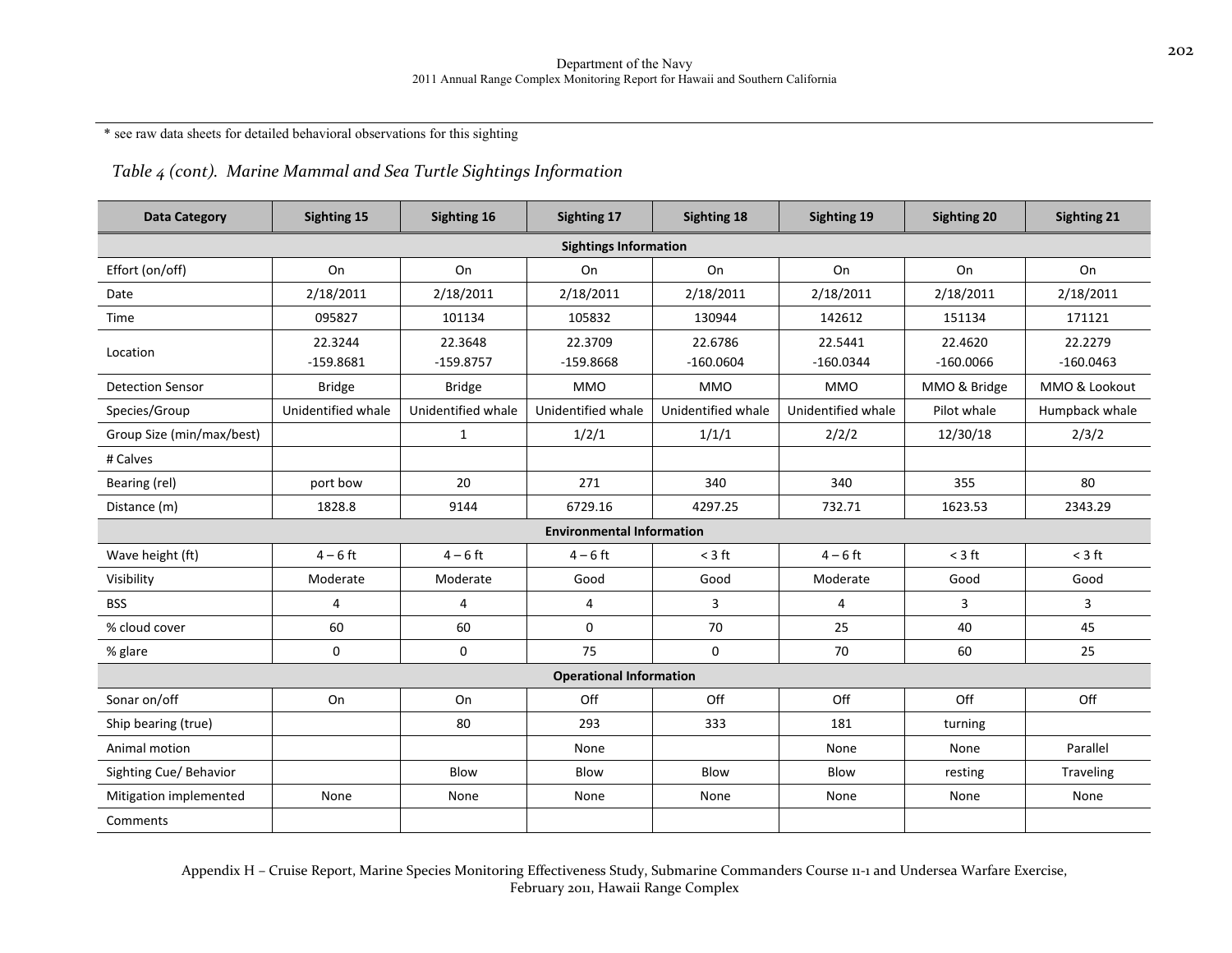| <b>Data Category</b>         | <b>Sighting 22</b> | <b>Sighting 23</b>                                                                                                                                                                         | <b>Sighting 24</b>                                                                                                   | <b>Sighting 25</b>                                   | <b>Sighting 26</b>                                                                                                    | <b>Sighting 27</b> |
|------------------------------|--------------------|--------------------------------------------------------------------------------------------------------------------------------------------------------------------------------------------|----------------------------------------------------------------------------------------------------------------------|------------------------------------------------------|-----------------------------------------------------------------------------------------------------------------------|--------------------|
|                              |                    |                                                                                                                                                                                            | <b>Sightings Information</b>                                                                                         |                                                      |                                                                                                                       |                    |
| Effort (on/off)              | On                 | On                                                                                                                                                                                         | On                                                                                                                   | On                                                   | On                                                                                                                    | On                 |
| Date                         | 2/18/2011          | 2/19/2011                                                                                                                                                                                  | 2/19/2011                                                                                                            | 2/19/2011                                            | 2/19/2011                                                                                                             | 2/19/2011          |
| Time                         | 173349             | 071041                                                                                                                                                                                     | 092419                                                                                                               | 093604                                               | 095943                                                                                                                | 165504             |
| Location                     | 22.2680            | 21.8983                                                                                                                                                                                    | 21.3597                                                                                                              | 21.3093                                              | 21.2026                                                                                                               | 20.4026            |
|                              | $-160.0411$        | $-159.6893$                                                                                                                                                                                | $-159.7108$                                                                                                          | $-159.6861$                                          | $-159.6281$                                                                                                           | $-158.7243$        |
| <b>Detection Sensor</b>      | <b>MMO</b>         | MMO & Lookout                                                                                                                                                                              | Lookout                                                                                                              | <b>MMO</b>                                           | <b>MMO</b>                                                                                                            | MMO&<br>Lookout    |
| Species/Group                | Humpback<br>whale  | Humpback whale                                                                                                                                                                             | Unidentified whale                                                                                                   | Unidentified<br>Stenella sp.                         | Unidentified balaenopterid                                                                                            | Striped<br>dolphin |
| Group Size<br>(min/max/best) | 1/1/1              | 4/4/4                                                                                                                                                                                      | $\mathbf{1}$                                                                                                         | 5/20/10                                              | 1/1/1                                                                                                                 | 15/30/23           |
| # Calves                     |                    | $\mathbf{1}$                                                                                                                                                                               |                                                                                                                      |                                                      |                                                                                                                       |                    |
| Bearing (rel)                | 65                 | 356                                                                                                                                                                                        | 355                                                                                                                  | 110                                                  | 20                                                                                                                    | 330                |
| Distance (m)                 | 6118.88            |                                                                                                                                                                                            |                                                                                                                      | 1623.53                                              | 4862.98                                                                                                               | 1623.53            |
|                              |                    |                                                                                                                                                                                            | <b>Environmental Information</b>                                                                                     |                                                      |                                                                                                                       |                    |
| Wave height (ft)             | $<$ 3 ft           | $<$ 3 ft                                                                                                                                                                                   | $<$ 3 ft                                                                                                             | $<$ 3 ft                                             | $<$ 3 ft                                                                                                              | $<$ 3 ft           |
| Visibility                   | Good               | Moderate                                                                                                                                                                                   | Good                                                                                                                 | Good                                                 | Good                                                                                                                  | Good               |
| <b>BSS</b>                   | 3                  | $\overline{2}$                                                                                                                                                                             | $\overline{4}$                                                                                                       | $\overline{4}$                                       | $\overline{4}$                                                                                                        | $\overline{2}$     |
| % cloud cover                | 45                 | 95                                                                                                                                                                                         | 60                                                                                                                   | 60                                                   | 60                                                                                                                    | 90                 |
| % glare                      | 25                 | $\mathbf 0$                                                                                                                                                                                | 20                                                                                                                   | 20                                                   | 20                                                                                                                    | 5                  |
|                              |                    |                                                                                                                                                                                            | <b>Operational Information</b>                                                                                       |                                                      |                                                                                                                       |                    |
| Sonar on/off                 | Off                | Off                                                                                                                                                                                        | Off                                                                                                                  | Off                                                  | Off                                                                                                                   | Off                |
| Ship bearing<br>(true)       | 90                 | 100                                                                                                                                                                                        | 182                                                                                                                  | 154                                                  | 133                                                                                                                   | 108                |
| Animal motion                | None               | Parallel                                                                                                                                                                                   |                                                                                                                      | Parallel                                             |                                                                                                                       | Parallel           |
| Sighting<br>Cue/Behavior     | Blow               | Animals were observed resting at the<br>surface. Two animals fluked up but came<br>right back to same spot. At end of sighting,<br>animals were slowly traveling northward<br>along coast. | Saw blow and fluke.                                                                                                  | Splashes, small<br>Stenella sized<br>bodies observed | Tall, thin blow at initial<br>distance, then a flukeprint and<br>a less distinguished blow<br>observed past the beam. | Porpoising         |
| Mitigation<br>implemented    | None               | None                                                                                                                                                                                       | Ship turned immediately to<br>152 deg, unknown if it was a<br>result of the whale sighting or<br>tactical maneuvers. |                                                      | None                                                                                                                  | None               |
| Comments                     |                    |                                                                                                                                                                                            |                                                                                                                      |                                                      | Likely blue, fin, or sei whale;<br>99% sure not a humpback.                                                           |                    |

### *Table <sup>4</sup> (cont). Marine Mammal and Sea Turtle Sightings Information*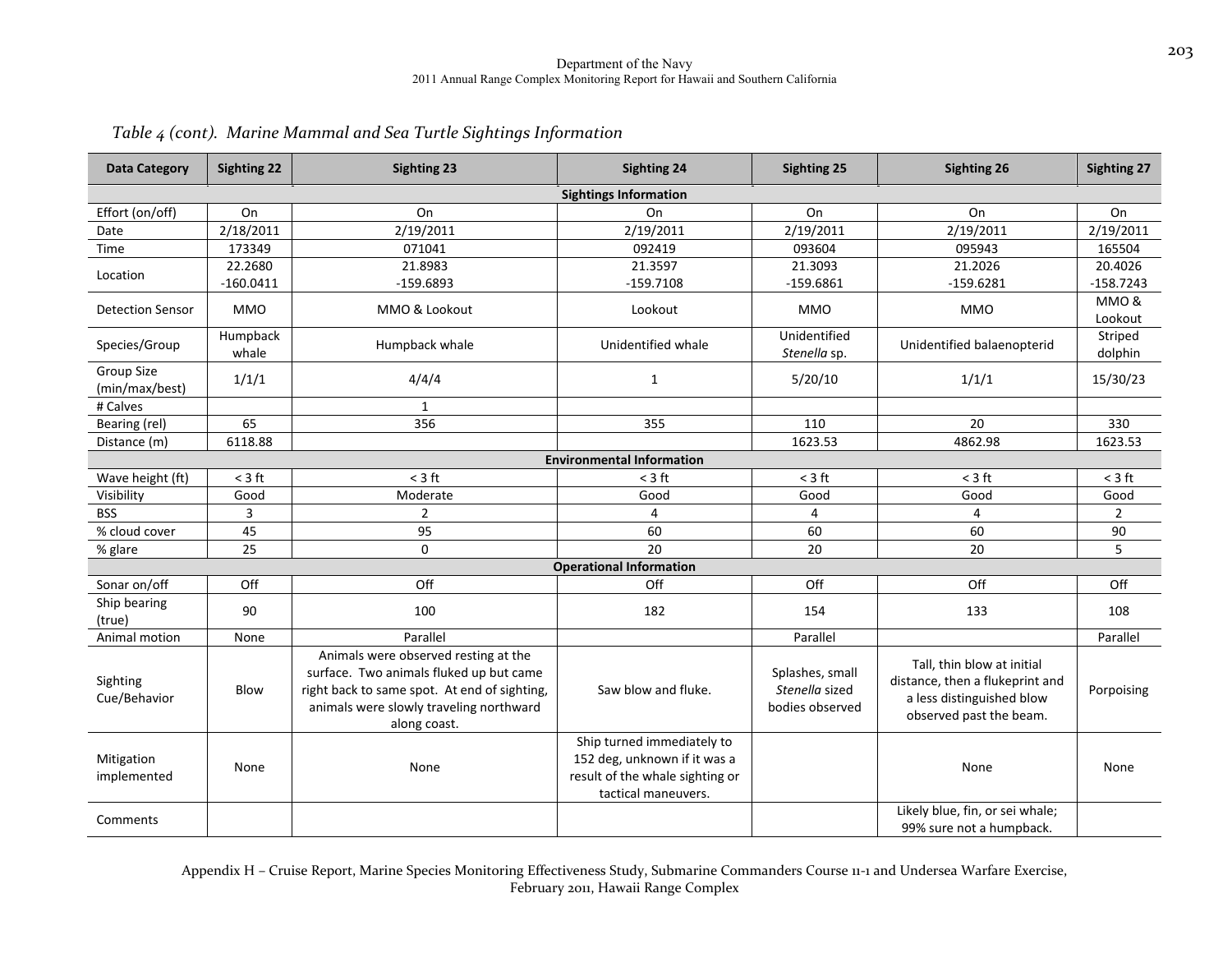| <b>Data Category</b>      | <b>Sighting 28</b>                                                                                                                                                                                                                                                                                                                                                     | Sighting 29                                                     | Sighting 30                 | Sighting 31                                                                             | <b>Sighting 32</b> | <b>Sighting 33</b>         |
|---------------------------|------------------------------------------------------------------------------------------------------------------------------------------------------------------------------------------------------------------------------------------------------------------------------------------------------------------------------------------------------------------------|-----------------------------------------------------------------|-----------------------------|-----------------------------------------------------------------------------------------|--------------------|----------------------------|
|                           |                                                                                                                                                                                                                                                                                                                                                                        | <b>Sightings Information</b>                                    |                             |                                                                                         |                    |                            |
| Effort (on/off)           | On                                                                                                                                                                                                                                                                                                                                                                     | On                                                              | On                          | On                                                                                      | On                 | On                         |
| Date                      | 2/19/2011                                                                                                                                                                                                                                                                                                                                                              | 2/20/2011                                                       | 2/22/2011                   | 2/22/2011                                                                               | 2/22/2011          | 2/22/2011                  |
| Time                      | 174633                                                                                                                                                                                                                                                                                                                                                                 | 084717                                                          | 125707                      | 131453                                                                                  | 134530             | 135538                     |
| Location                  | 20.3223                                                                                                                                                                                                                                                                                                                                                                | 20.0198                                                         | 21.2141                     | 21.2179                                                                                 | 21.2586            | 23.7744                    |
|                           | $-158.5413$                                                                                                                                                                                                                                                                                                                                                            | $-157.7719$                                                     | $-158.0171$                 | $-158.0123$                                                                             | $-157.9580$        | $-157.9386$                |
| <b>Detection Sensor</b>   | <b>MMO</b>                                                                                                                                                                                                                                                                                                                                                             | <b>MMO</b>                                                      | <b>MMO</b>                  | <b>Bridge</b>                                                                           | MMO & Lookout      | <b>MMO</b>                 |
| Species/Group             | Risso's dolphin                                                                                                                                                                                                                                                                                                                                                        | Unidentified small<br>cetacean                                  | Humpback whale              | Unidentified whale                                                                      | Unidentified whale | Humpback whale             |
| Group Size (min/max/best) | 32/50/40                                                                                                                                                                                                                                                                                                                                                               | 5/20/10                                                         | 3/4/3                       | $\mathbf{1}$                                                                            | $\mathbf{1}$       | 2/2/2                      |
| # Calves                  |                                                                                                                                                                                                                                                                                                                                                                        |                                                                 |                             |                                                                                         |                    |                            |
| Bearing (rel)             | 340                                                                                                                                                                                                                                                                                                                                                                    | 70                                                              | 50                          | 110                                                                                     | 350                | 40                         |
| Distance (m)              | 3210.01                                                                                                                                                                                                                                                                                                                                                                | 5624.45                                                         | 6729.16                     | 2040.56                                                                                 | 182.88             | 4297.25                    |
|                           |                                                                                                                                                                                                                                                                                                                                                                        | <b>Environmental Information</b>                                |                             |                                                                                         |                    |                            |
| Wave height (ft)          | $<$ 3 ft                                                                                                                                                                                                                                                                                                                                                               | $4-6$ ft                                                        | $< 3 \text{ ft}$            | $<$ 3 ft                                                                                | $<$ 3 ft           | $<$ 3 ft                   |
| Visibility                | Good                                                                                                                                                                                                                                                                                                                                                                   | Good                                                            | Good                        | Good                                                                                    | Good               | Good                       |
| <b>BSS</b>                | $\mathbf{1}$                                                                                                                                                                                                                                                                                                                                                           | $\overline{4}$                                                  | 3                           | 3                                                                                       | 3                  | 3                          |
| % cloud cover             | 90                                                                                                                                                                                                                                                                                                                                                                     | 40                                                              | 50                          | 45                                                                                      | 45                 | 45                         |
| % glare                   | $\mathbf 0$                                                                                                                                                                                                                                                                                                                                                            | 15                                                              | $\Omega$                    | 0                                                                                       | $\mathbf 0$        | $\mathbf 0$                |
|                           |                                                                                                                                                                                                                                                                                                                                                                        | <b>Operational Information</b>                                  |                             |                                                                                         |                    |                            |
| Sonar on/off              | Off                                                                                                                                                                                                                                                                                                                                                                    | Off                                                             | Off                         | Off                                                                                     | Off                | Off                        |
| Ship bearing (true)       | 110                                                                                                                                                                                                                                                                                                                                                                    | 238                                                             | 58                          |                                                                                         | 60                 |                            |
| Animal motion             | Parallel                                                                                                                                                                                                                                                                                                                                                               | None                                                            |                             |                                                                                         |                    |                            |
| Sighting Cue/ Behavior    | Saw bodies, animals were milling                                                                                                                                                                                                                                                                                                                                       | Saw splashes and<br>body.                                       | Blow, resting at<br>surface | Blow                                                                                    | Blow               | Blow, animals<br>traveling |
| Mitigation implemented    |                                                                                                                                                                                                                                                                                                                                                                        | None                                                            | None                        | None                                                                                    | None               | None                       |
| Comments                  | Black, smallish body, tall dorsals, 3 m<br>long, blunt head; everything<br>consistent with Risso's. Animals<br>milling in loose dispersed group; at<br>one point some were coming out of<br>water more as if to bow ride, but then<br>didn't. Some porpoised out of water,<br>saw one leap out of water; most<br>animals darker coloration, but some<br>were whiteish. | Vessel was<br>maneuvering, could<br>not resight the<br>animals. |                             | Distance not<br>provided by bridge<br>personnel,<br>estimated by MMO<br>after sighting. |                    |                            |

### *Table <sup>4</sup> (cont). Marine Mammal and Sea Turtle Sightings Information*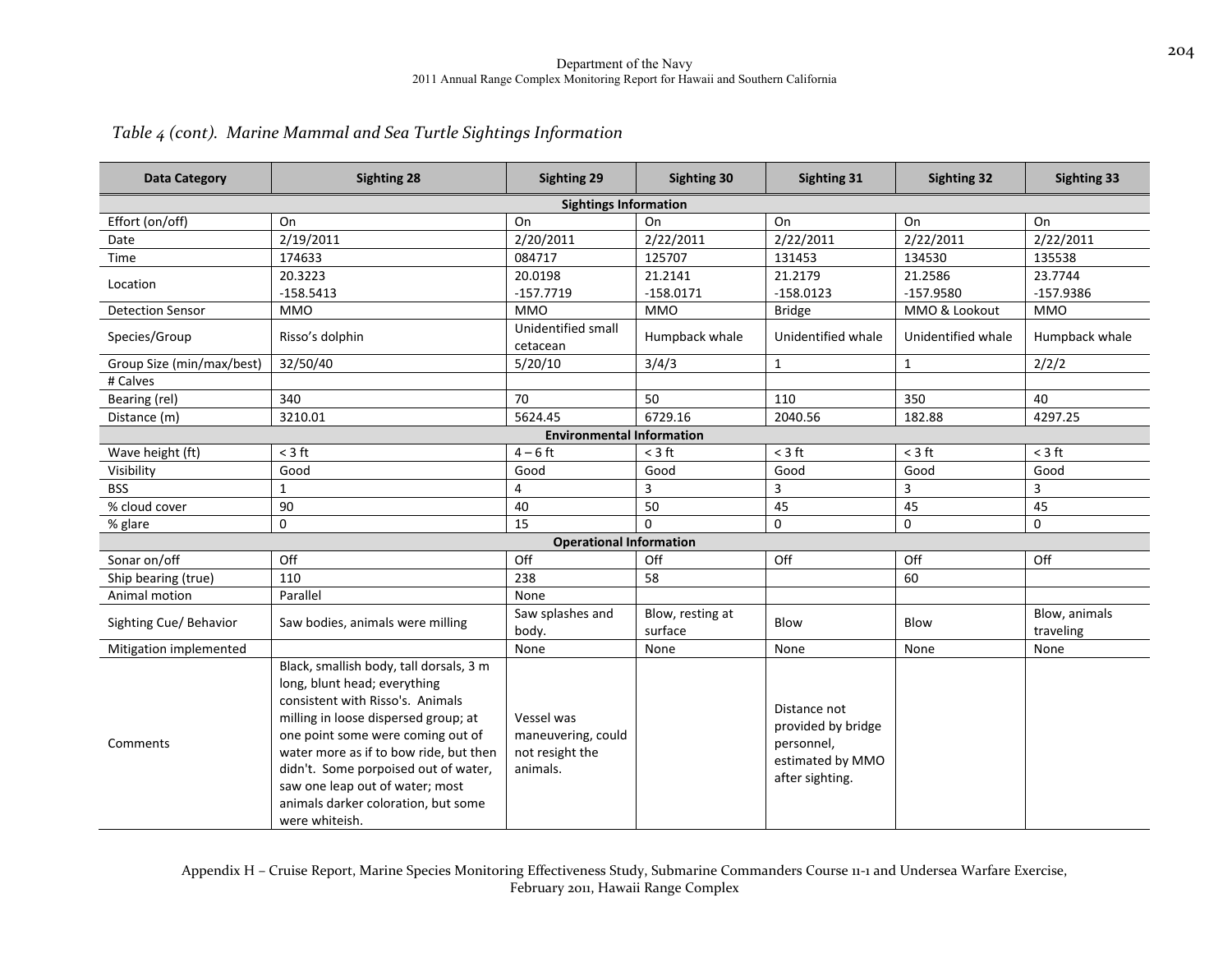### *Table <sup>4</sup> (cont). Marine Mammal and Sea Turtle Sightings Information*

| <b>Data Category</b>         | <b>Sighting 34</b>                                                                                                                                                                                                                                                                          | <b>Sighting 35</b>                                                                                                                                                                                                                                                                           | <b>Sighting 36</b>                       |
|------------------------------|---------------------------------------------------------------------------------------------------------------------------------------------------------------------------------------------------------------------------------------------------------------------------------------------|----------------------------------------------------------------------------------------------------------------------------------------------------------------------------------------------------------------------------------------------------------------------------------------------|------------------------------------------|
|                              | <b>Sightings Information</b>                                                                                                                                                                                                                                                                |                                                                                                                                                                                                                                                                                              |                                          |
| Effort (on/off)              | On                                                                                                                                                                                                                                                                                          | On                                                                                                                                                                                                                                                                                           | On                                       |
| Date                         | 2/22/2011                                                                                                                                                                                                                                                                                   | 2/22/2011                                                                                                                                                                                                                                                                                    | 2/22/2011                                |
| Time                         | 135819                                                                                                                                                                                                                                                                                      | 140349                                                                                                                                                                                                                                                                                       | 140349                                   |
| Location                     | 21.2821                                                                                                                                                                                                                                                                                     | 21.3014                                                                                                                                                                                                                                                                                      | 21.3014                                  |
|                              | $-157.9459$                                                                                                                                                                                                                                                                                 | $-157.9573$                                                                                                                                                                                                                                                                                  | $-157.9573$                              |
| <b>Detection Sensor</b>      | Lookout                                                                                                                                                                                                                                                                                     | Lookout                                                                                                                                                                                                                                                                                      | MMO & Lookout                            |
| Species/Group                | Unidentified whale                                                                                                                                                                                                                                                                          | Unidentified whale                                                                                                                                                                                                                                                                           | Green turtle                             |
| Group Size<br>(min/max/best) | $\mathbf{1}$                                                                                                                                                                                                                                                                                | $\overline{2}$                                                                                                                                                                                                                                                                               | 1/1/1                                    |
| # Calves                     |                                                                                                                                                                                                                                                                                             |                                                                                                                                                                                                                                                                                              |                                          |
| Bearing (rel)                | 45                                                                                                                                                                                                                                                                                          | 170                                                                                                                                                                                                                                                                                          | 70                                       |
| Distance (m)                 | 137.16                                                                                                                                                                                                                                                                                      | 2754.73                                                                                                                                                                                                                                                                                      | 15.24                                    |
|                              | <b>Environmental Information</b>                                                                                                                                                                                                                                                            |                                                                                                                                                                                                                                                                                              |                                          |
| Wave height (ft)             | $<$ 3 ft                                                                                                                                                                                                                                                                                    | $<$ 3 ft                                                                                                                                                                                                                                                                                     | $<$ 3 ft                                 |
| Visibility                   | Good                                                                                                                                                                                                                                                                                        | Good                                                                                                                                                                                                                                                                                         | Good                                     |
| <b>BSS</b>                   | 3                                                                                                                                                                                                                                                                                           | 3                                                                                                                                                                                                                                                                                            | 3                                        |
| % cloud cover                | 45                                                                                                                                                                                                                                                                                          | 45                                                                                                                                                                                                                                                                                           | 45                                       |
| % glare                      | $\mathbf 0$                                                                                                                                                                                                                                                                                 | 0                                                                                                                                                                                                                                                                                            | $\mathbf 0$                              |
|                              | <b>Operational Information</b>                                                                                                                                                                                                                                                              |                                                                                                                                                                                                                                                                                              |                                          |
| Sonar on/off                 | Off                                                                                                                                                                                                                                                                                         | Off                                                                                                                                                                                                                                                                                          | Off                                      |
| Ship bearing<br>(true)       |                                                                                                                                                                                                                                                                                             | 330                                                                                                                                                                                                                                                                                          | 330                                      |
| Animal motion                |                                                                                                                                                                                                                                                                                             |                                                                                                                                                                                                                                                                                              |                                          |
| Sighting Cue/<br>Behavior    | Blow                                                                                                                                                                                                                                                                                        | Blow                                                                                                                                                                                                                                                                                         | Swimming, dove<br>when reached<br>abeam. |
| Mitigation<br>implemented    | None                                                                                                                                                                                                                                                                                        | None                                                                                                                                                                                                                                                                                         | None                                     |
| Comments                     | Animal was not resighted by MMO; as sighting happened while<br>entering port, lookouts were focused on obtaining bearings to<br>landmarks, and different lookouts where on watch, we are unsure if<br>this sighting was actually an animal. Data point not included in<br>future summaries. | Animals were not resighted by MMO; as sighting happened while<br>entering port, lookouts were focused on obtaining bearings to<br>landmarks, and different lookouts where on watch, we are unsure if<br>this sighting was actually an animal. Data point not included in<br>future summaries |                                          |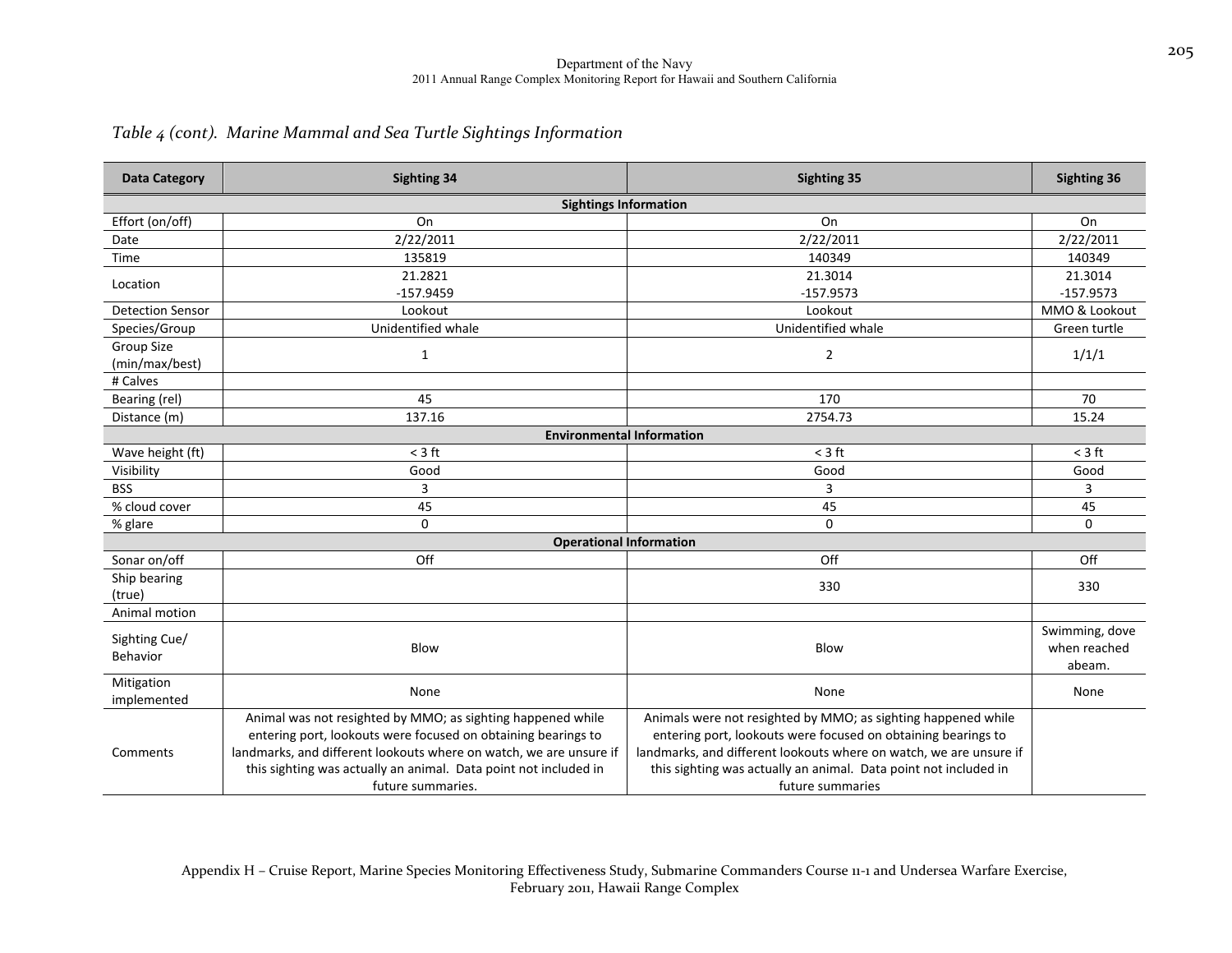Department of the Navy 2011 Annual Range Complex Monitoring Report for Hawaii and Southern California



*Figure 5. Marine Mammal and Sea Turtle Sighting Locations*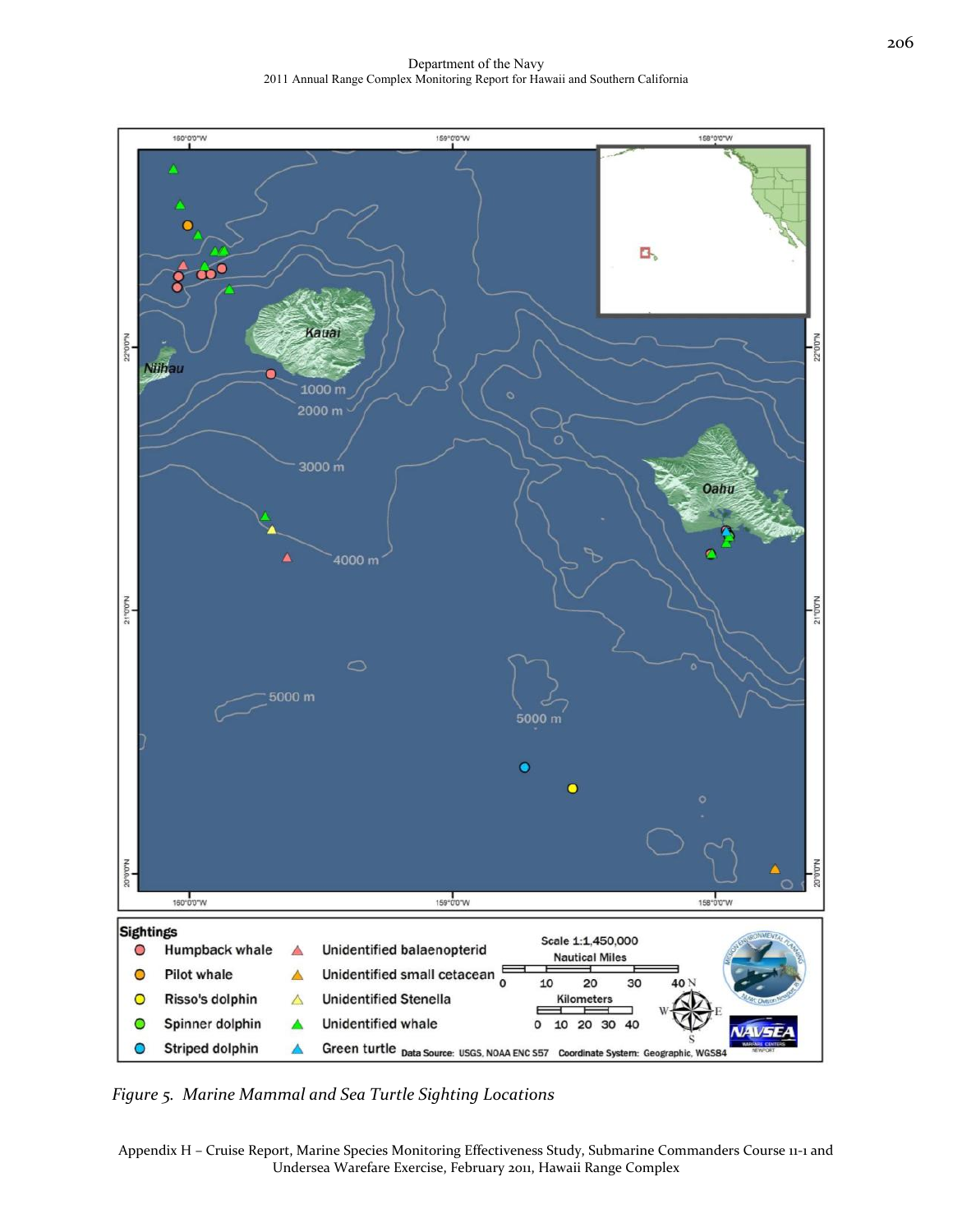Twenty-three of the sightings (68%) were considered trials for the lookout effectiveness study. Trials were conducted on all but one day of the study, for an average rate of 0.38 trials per hour across all eight days (Table 5).

| Date         | <b>Hours MMO Team</b><br><b>Effort</b> | # of Unique<br>Sightings* | Sightings/<br>Hour | # of Trials | <b>Trials/Hour</b> |
|--------------|----------------------------------------|---------------------------|--------------------|-------------|--------------------|
| 15 Feb       | 58 min 20 sec                          | 5                         | 5.14               | 4           | 4.11               |
| 16 Feb       | 9 hr 33 min 29 sec                     | 3                         | 0.31               | 3           | 0.31               |
| 17 Feb       | 9 hr 31 min 34 sec                     | 5                         | 0.52               | 4           | 0.42               |
| 18 Feb       | 9 hr 26 min 50 sec                     | 9                         | 0.95               | 6           | 0.64               |
| 19 Feb       | 9 hr 12 min 41 sec                     | 6                         | 0.65               | 4           | 0.43               |
| 20 Feb       | 9 hr 0 min 07 sec                      | 1                         | 0.11               | 1           | 0.11               |
| 21 Feb       | 8 hr 42 min 40 sec                     | 0                         | 0.00               | 0           | 0.00               |
| 22 Feb       | 4 hr 5 min 29 sec                      | 5                         | 1.22               | 1           | 0.24               |
| <b>Total</b> |                                        | 34                        | 0.56               | 23          | 0.38               |

*Table 5. Effort Hours, Sighting Rates, and Trial Rates*

\* Number of sightings includes both MMO and Navy lookout team sightings combined

Of particular interest was sighting 14, as behavioral information was able to be gathered while active sonar was in use. Initial sighting of a group of 4 humpback whales was observed approximately 3800 yds (3500 m) from the vessel at bearing 005° relative (as recorded by the MMOs). On the fourth resight of the animals by the MMOs, the bridge team also sighted the animals at an estimated distance of 2000 yds (1800 m) (Note: at the same time, MMO noted the animals at 3 reticles (1154 m) off the starboard bow. Immediately upon sighting the animals, the ship slowed speed to steerage, and called down for CIC to halt active sonar. On the animals' fifth surfacing, the animals had turned sharply away from the vessel, but on the sixth surfacing, turned 180° towards the vessel and dove under the bow of the ship. Two minutes later, the cow calf pair were observed surfacing about 100 yds (91 m) off the port beam and the other two animals were observed about 300 yds (182 m) astern of the vessel. The entire sighting duration was 8 minutes and 18 seconds.

In addition to marine mammal and sea turtle sightings, 93 seabirds were recorded during this effort (Table 6 and Figure 6). Seabird sightings were not recorded if identification at least to family level was not possible. Because seabird data collection was not an objective of this study, data was only collected when it would not interfere with marine mammal data collection. Species observed included Laysan albatross, Red‐footed booby, brown booby, black‐footed albatross, white-tailed tropicbird, gadfly petrel, gadfly petrel, sooty tern, white tern, and various unidentified birds.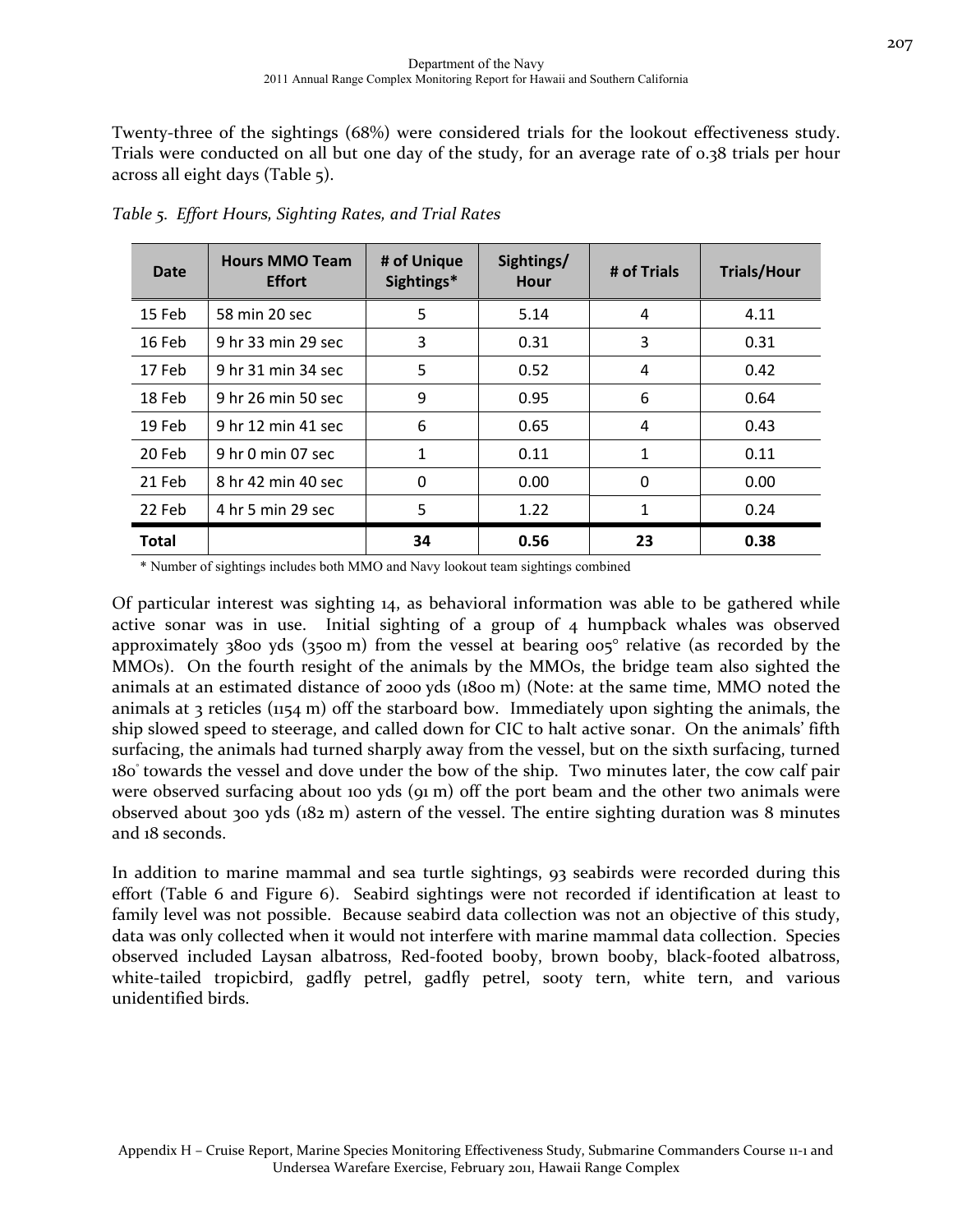## *Table 6. Bird Sightings*

| <b>Date</b> | <b>Sighting</b><br><b>Number</b> | <b>Time</b> | <b>Species</b>                     | <b>Group</b><br><b>Size</b> | <b>Location</b> |             |
|-------------|----------------------------------|-------------|------------------------------------|-----------------------------|-----------------|-------------|
| 15 Feb      | $\mathbf{1}$                     | 175611      | Tropicbird                         |                             | 21.19842        | $-157.9591$ |
| 16 Feb      | $\overline{2}$                   | 082157      | Laysan albatross                   | 1/1/1                       | 22.41833        | $-159.9656$ |
| 16 Feb      | 3                                | 084209      | Red-footed booby                   | 1/1/1                       | 22.37158        | $-159.9337$ |
| 16 Feb      | 4                                | 091727      | Laysan albatross                   | 1/1/1                       | 22.39036        | $-159.9380$ |
| 16 Feb      | 5                                | 093111      | Brown booby                        | 1/1/1                       | 22.42553        | $-159.9718$ |
| 16 Feb      | 6                                | 110035      | Booby                              | 1/1/1                       | 22.56667        | $-160.1281$ |
| 16 Feb      | $\overline{7}$                   | 114204      | Laysan albatross                   | 3/3/3                       | 22.59389        | $-160.1658$ |
| 16 Feb      | 8                                | 114230      | Booby                              | 1/1/1                       | 22.59583        | $-160.1661$ |
| 16 Feb      | 9                                | 133014      | Albatross (probable Laysan)        |                             | 22.35003        | $-159.9823$ |
| 16 Feb      | 10                               | 144828      | Red-footed booby                   |                             | 22.32369        | $-159.9391$ |
| 16 Feb      | 11                               | 162954      | Laysan albatross                   |                             | 22.46186        | $-159.9191$ |
| 16 Feb      | 12                               | 165131      | <b>Black-footed albatross</b>      |                             | 22.5085         | $-159.9187$ |
| 16 Feb      | 13                               | 172153      | Red-footed booby                   |                             | 22.58611        | $-159.9179$ |
| 17 Feb      | 14                               | 072514      | Red-footed booby                   | 1/1/1                       | 22.45708        | $-159.9735$ |
| 17 Feb      | 15                               | 073410      | Red-footed booby                   | 1/1/1                       | 22.43989        | $-159.9659$ |
| 17 Feb      | 16                               | 074645      | Laysan albatross                   | 1/1/1                       | 22.41072        | $-159.9593$ |
| 17 Feb      | 17                               | 082900      | Red-footed booby                   | 1/1/1                       | 22.28469        | $-159.8555$ |
| 17 Feb      | 18                               | 090102      | Red-footed booby and<br>tropicbird | 1 each                      | 22.27064        | $-159.8378$ |
| 17 Feb      | 19                               | 091651      | Laysan albatross                   | 1/1/1                       | 22.30983        | $-159.8790$ |
| 17 Feb      | 20                               | 091752      | Laysan albatross                   | 2/2/2                       | 22.31222        | $-159.8819$ |
| 17 Feb      | 21                               | 092033      | White-tailed tropicbird            | 1/1/1                       | 22.31483        | $-159.8909$ |
| 17 Feb      | 22                               | 093216      | Laysan albatross                   | 1/1/1                       | 22.32406        | $-159.9278$ |
| 17 Feb      | 23                               | 094403      | Red-footed booby                   | 1/1/1                       | 22.34608        | $-159.9534$ |
| 17 Feb      | 24                               | 094550      | Tropicbird                         | 1/1/1                       | 22.34708        | $-159.9480$ |
| 17 Feb      | 25                               | 111852      | Red-footed booby                   | 1/1/1                       | 22.36817        | $-159.9216$ |
| 17 Feb      | 26                               | 131404      | Black-footed booby                 | 1/1/1                       | 22.54967        | $-159.9033$ |
| 17 Feb      | 27                               | 162818      | Laysan albatross                   | 1/1/1                       | 22.33133        | $-160.0128$ |
| 17 Feb      | 28                               | 163222      | Red-footed booby                   | 3/3/3                       | 22.32292        | $-160.0182$ |
| 17 Feb      | 29                               | 163222      | Gadfly petrel                      | 1/1/1                       | 22.32292        | $-160.0182$ |
| 17 Feb      | 30                               | 165547      | Laysan albatross                   | 1/1/1                       | 22.28331        | $-160.0436$ |
| 17 Feb      | 31                               | 172256      | Laysan albatross                   | 1/1/1                       | 22.23558        | $-160.0579$ |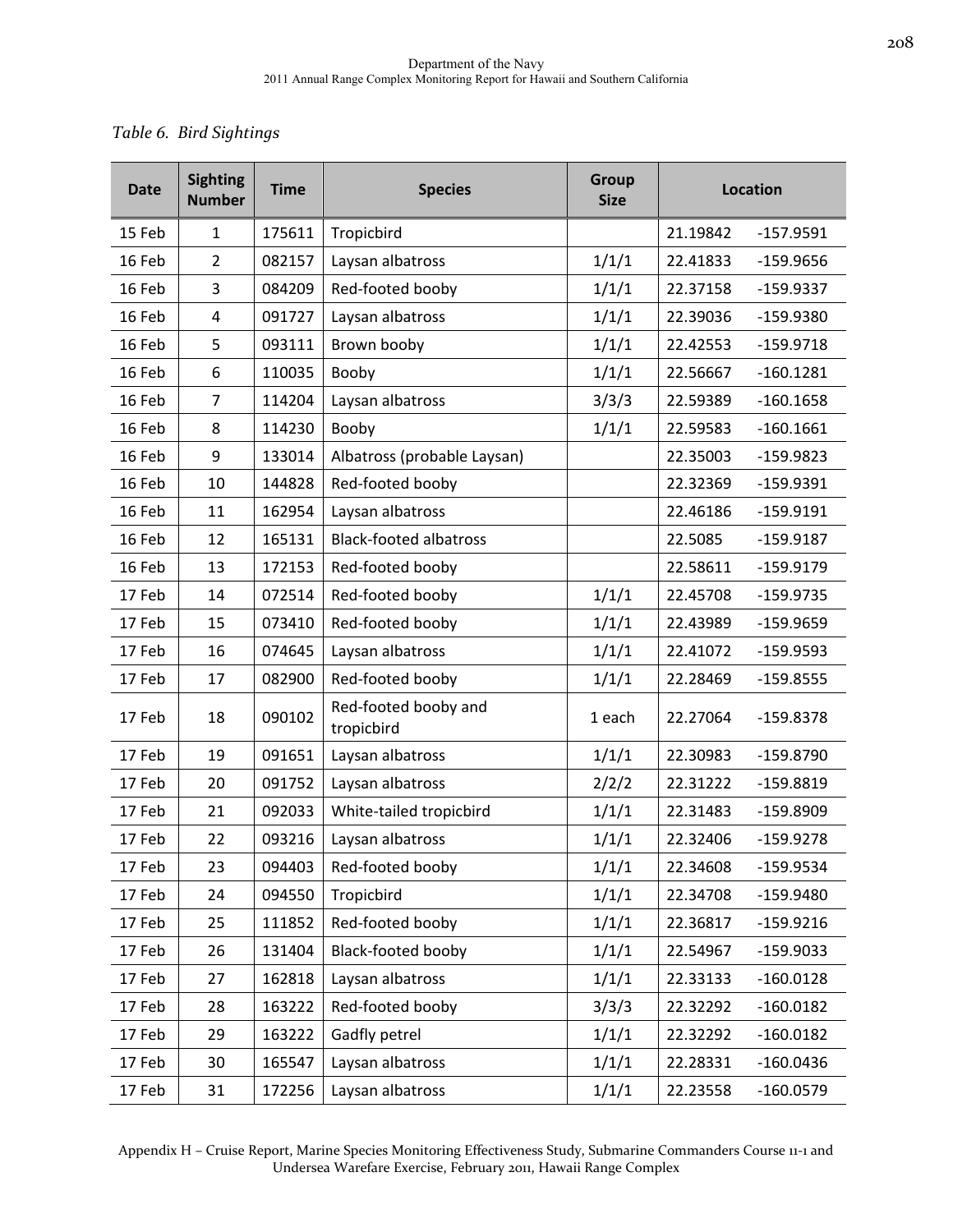| <b>Date</b> | <b>Sighting</b><br><b>Number</b> | <b>Time</b> | <b>Species</b>                | <b>Group</b><br><b>Size</b> | <b>Location</b> |             |
|-------------|----------------------------------|-------------|-------------------------------|-----------------------------|-----------------|-------------|
| 17 Feb      | 32                               | 174744      | <b>Black-footed albatross</b> | 1/1/1                       | 22.25719        | $-160.0433$ |
| 18 Feb      | 33                               | 074629      | Red-footed booby              | 1/1/1                       | 22.39322        | $-159.8907$ |
| 18 Feb      | 34                               | 075345      | Laysan albatross              | 1/1/1                       | 22.37947        | $-159.8951$ |
| 18 Feb      | 35                               | 075611      | Red-footed booby              | 1/1/1                       | 22.37261        | $-159.8997$ |
| 18 Feb      | 36                               | 080817      | Laysan albatross              | 1/1/1                       | 22.33361        | $-159.9035$ |
| 18 Feb      | 37                               | 081520      | Red-footed booby              | 1.1.1                       | 22.26111        | $-159.9079$ |
| 18 Feb      | 38                               | 083450      | Laysan albatross              | 1/1/1                       | 22.29328        | $-159.9175$ |
| 18 Feb      | 39                               | 093043      | Laysan albatross              | 1/1/1                       | 22.23547        | $-159.8653$ |
| 18 Feb      | 40                               | 093600      | Red-footed booby              | 1/1/1                       | 22.25275        | $-159.8690$ |
| 18 Feb      | 41                               | 093700      | Laysan albatross              | 1/1/1                       | 22.25689        | $-159.8667$ |
| 18 Feb      | 42                               | 103650      | Red-footed booby              | 1/1/1                       | 22.39239        | $-159.8491$ |
| 18 Feb      | 43                               | 104359      | <b>Black-footed albatross</b> | 1/1/1                       | 22.38467        | $-159.8516$ |
| 18 Feb      | 44                               | 111451      | Frigatebird                   | 1/1/1                       | 22.40414        | $-159.8907$ |
| 18 Feb      | 45                               | 113031      | Red-footed booby              | 1/1/1                       | 22.44219        | $-159.9270$ |
| 18 Feb      | 46                               | 113251      | Red-footed booby              | 2/2/2                       | 22.44819        | $-159.9327$ |
| 18 Feb      | 47                               | 130445      | Red-footed booby              | 3/3/3                       | 22.66494        | $-160.0511$ |
| 18 Feb      | 48                               | 141308      | <b>Black-footed albatross</b> | 1/1/1                       | 22.57042        | $-160.0347$ |
| 18 Feb      | 49                               | 164731      | Red-footed booby              | 1/1/1                       | 22.23097        | $-159.9903$ |
| 18 Feb      | 50                               | 172106      | Red-footed booby              | 1/1/1                       | 22.24142        | $-160.0559$ |
| 18 Feb      | 51                               | 175832      | Laysan albatross              | 1/1/1                       | 22.26414        | $-159.9815$ |
| 19 Feb      | 52                               | 072316      | Tropicbird                    | 1/1/1                       | 21.88764        | $-159.6763$ |
| 19 Feb      | 53                               | 073754      | Tropicbird                    | 3/3/3                       | 21.84258        | $-159.6781$ |
| 19 Feb      | 54                               | 082609      | Red-footed booby              | 1/1/1                       | 21.62922        | $-159.7015$ |
| 19 Feb      | 55                               | 084415      | Red-footed booby              | 2/2/2                       | 21.5465         | $-159.7112$ |
| 19 Feb      | 56                               | 094530      | White-tailed tropicbird       |                             | 21.26786        | $-159.6662$ |
| 19 Feb      | 57                               | 100607      | White-tailed tropicbird       | 1/1/1                       | 21.17733        | $-159.6003$ |
| 19 Feb      | 58                               | 101125      | White-tailed tropicbird       | 1/1/1                       | 21.15731        | $-159.5757$ |
| 19 Feb      | 59                               | 121057      | Unidentified albatross        | 1/1/1                       | 20.811          | $-159.1418$ |
| 19 Feb      | 60                               | 133451      | White-tailed tropicbird       | 1/1/1                       | 20.81342        | $-159.1201$ |
| 19 Feb      | 61                               | 141155      | Red-footed booby              | 5/5/5                       | 20.84639        | $-159.1885$ |
| 19 Feb      | 62                               | 143429      | Booby                         | 4/4/4                       | 20.84642        | $-159.1961$ |
| 19 Feb      | 63                               | 153543      | Brown booby                   | 2/2/2                       | 20.66133        | $-158.9955$ |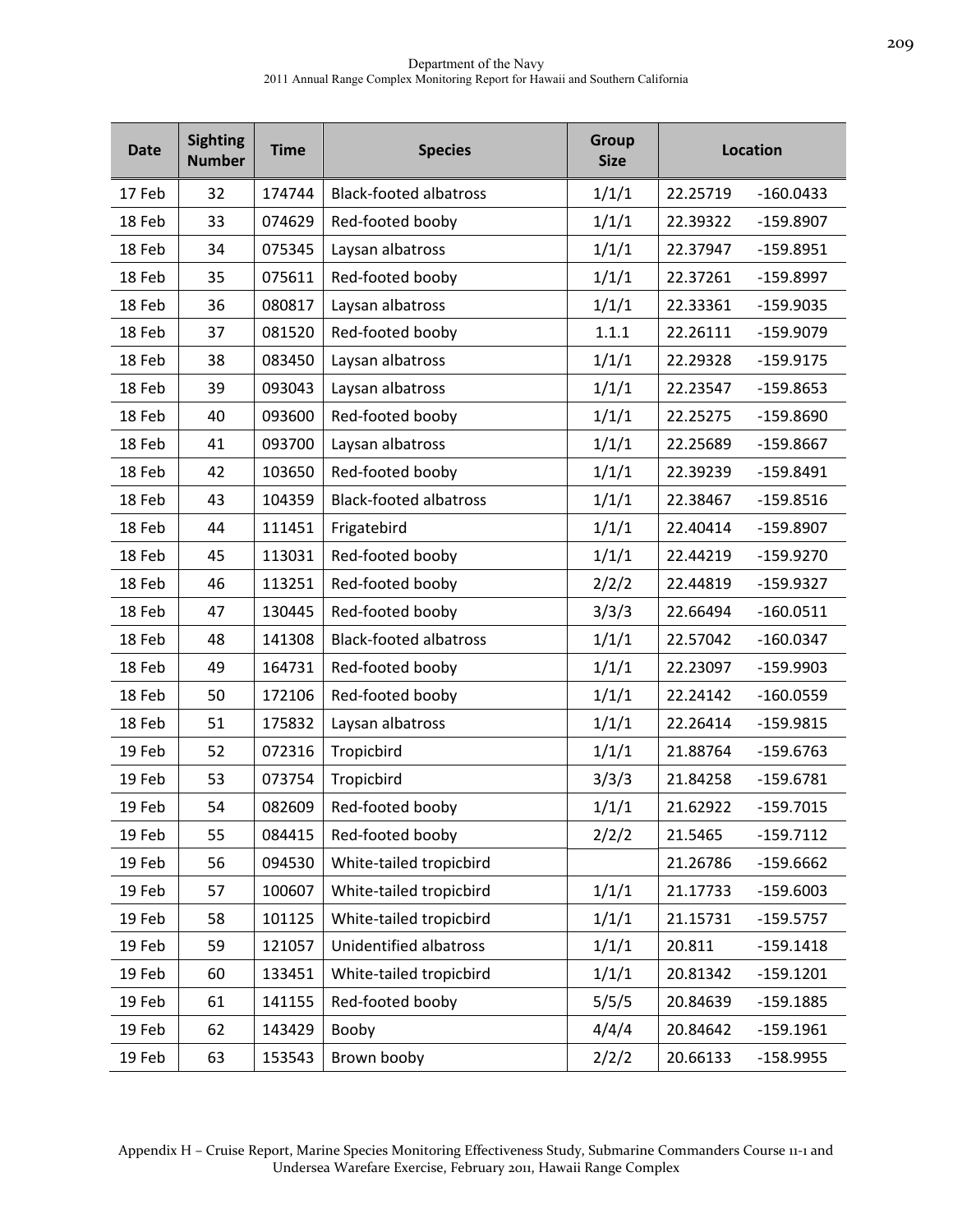| <b>Date</b> | <b>Sighting</b><br><b>Number</b> | <b>Time</b> | <b>Species</b>                                                  | <b>Group</b><br><b>Size</b> | Location |             |
|-------------|----------------------------------|-------------|-----------------------------------------------------------------|-----------------------------|----------|-------------|
| 19 Feb      | 64                               | 155701      | Sooty terns, dark shearwaters<br>(unknown species), frigatebird | 25/45/35                    | 20.59542 | $-158.9168$ |
| 20 Feb      | 65                               | 074609      | Frigatebird                                                     | 1/1/1                       | 20.16344 | $-157.6577$ |
| 20 Feb      | 66                               | 081217      | Laysan albatross                                                | 1/1/1                       | 20.09725 | $-157.7113$ |
| 20 Feb      | 67                               | 081526      | Frigatebird                                                     | 1/1/1                       | 20.09161 | $-157.7160$ |
| 20 Feb      | 68                               | 105646      | Shearwater                                                      | 1/1/1                       | 20.00678 | $-157.4329$ |
| 20 Feb      | 69                               | 144716      | Frigatebird                                                     | 1/1/1                       | 19.70592 | $-157.2277$ |
| 21 Feb      | 70                               | 072001      | Red-footed booby                                                | 1/1/1                       | 19.62458 | $-157.9643$ |
| 21 Feb      | 71                               | 074338      | Sooty tern                                                      | 30/50/40                    | 19.15917 | $-158.0626$ |
| 21 Feb      | 72                               | 074855      | <b>Buller's Shearwater</b>                                      | 1/1/1                       | 19.65717 | $-158.0859$ |
| 21 Feb      | 73                               | 075849      | Sooty Tern                                                      | 6/6/6                       | 19.66903 | $-158.1299$ |
| 21 Feb      | 74                               | 081559      | Unidentified tropicbird                                         | 1/1/1                       | 19.69011 | $-158.2057$ |
| 21 Feb      | 75                               | 082333      | Sooty tern                                                      | 15/20/18                    | 19.69972 | $-158.2397$ |
| 21 Feb      | 76                               | 082949      | Red-footed booby & Sooty tern                                   | 35/50/45                    | 19.70767 | $-158.2678$ |
| 21 Feb      | 77                               | 095029      | Sooty tern                                                      | 1/1/1                       | 19.85894 | $-158.2930$ |
| 21 Feb      | 78                               | 114720      | Red-footed booby                                                | 1/1/1                       | 19.78878 | $-158.2834$ |
| 21 Feb      | 79                               | 133845      | Red-footed booby                                                | 1/1/1                       | 19.88253 | $-158.2843$ |
| 21 Feb      | 80                               | 153535      | Red-footed booby                                                | 1/1/1                       | 19.80322 | $-158.1905$ |
| 21 Feb      | 81                               | 165532      | Red-footed booby                                                | 2/2/2                       | 19.75808 | $-158.1070$ |
| 22 Feb      | 82                               | 103305      | Sooty tern                                                      | 6/6/6                       | 20.61481 | $-158.5685$ |
| 22 Feb      | 83                               | 104053      | Red-footed booby                                                | 1/1/1                       | 20.65536 | $-158.5321$ |
| 22 Feb      | 84                               | 104501      | Tropicbird                                                      | 1/1/1                       | 20.67686 | $-158.6629$ |
| 22 Feb      | 85                               | 112705      | Tropicbird                                                      | 3/3/3                       | 20.89217 | $-158.3138$ |
| 22 Feb      | 86                               | 121253      | White tern (aka fairy tern)                                     | 6/6/6                       | 21.08514 | $-158.1498$ |
| 22 Feb      | 87                               | 121253      | Frigatebird                                                     | 1/1/1                       | 21.08514 | $-158.1498$ |
| 22 Feb      | 88                               | 121905      | White tern (aka fairy tern)                                     | 1/1/1                       | 21.10631 | $-158.1315$ |
| 22 Feb      | 89                               | 122905      | White tern (aka fairy tern)                                     | 1/1/1                       | 21.10631 | $-158.0914$ |
| 22 Feb      | 90                               | 122905      | Sooty tern                                                      | 2/2/2                       | 21.10631 | $-158.0914$ |
| 22 Feb      | 91                               | 123123      | Tropicbird                                                      | 1/1/1                       | 21.14728 | $-158.0820$ |
| 22 Feb      | 92                               | 124833      | Red-footed booby                                                | 16/50/25                    | 21.1935  | $-158.0275$ |
| 22 Feb      | 93                               | 133444      | Red-footed booby                                                | 1/1/1                       | 21.24503 | $-157.9803$ |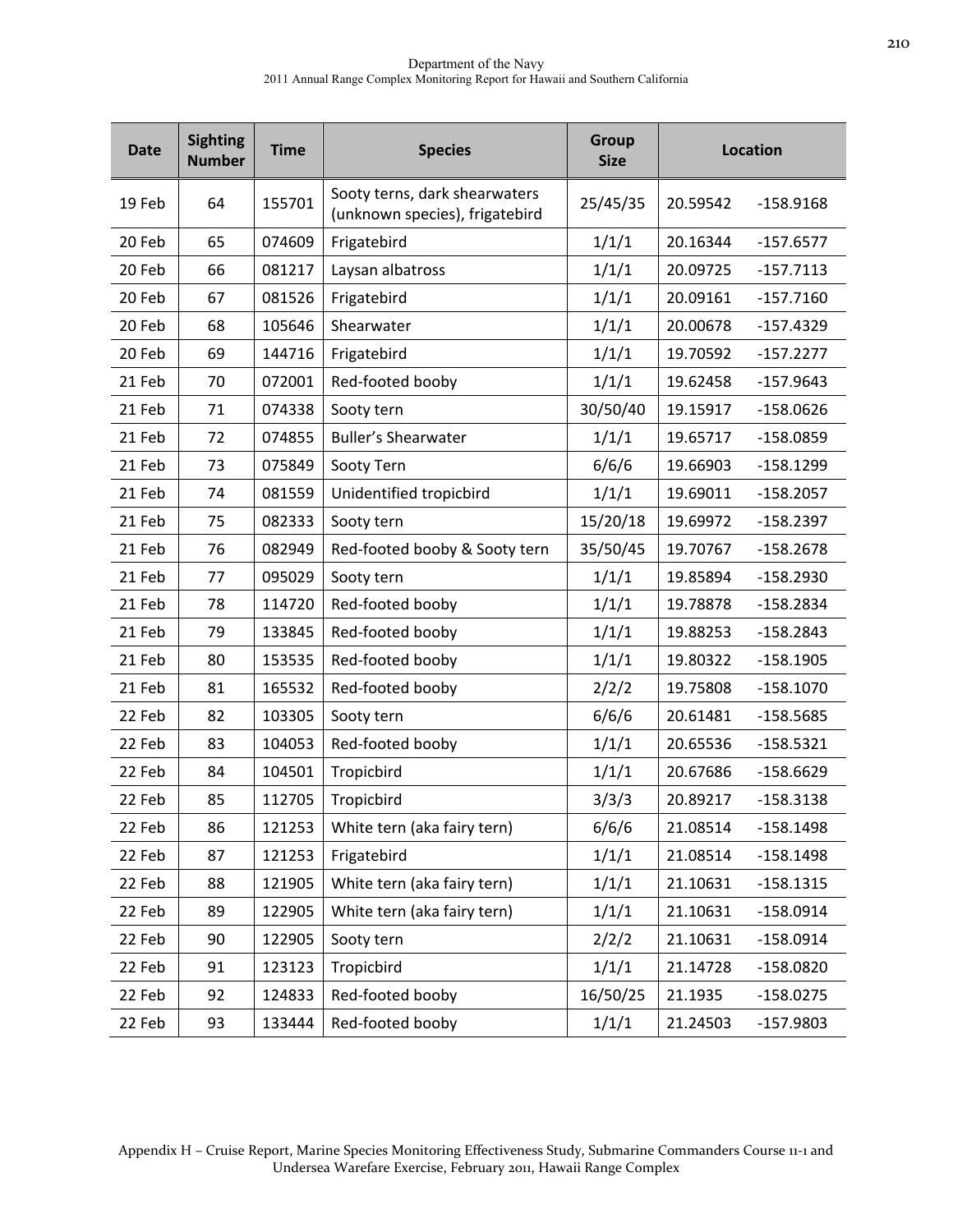Department of the Navy 2011 Annual Range Complex Monitoring Report for Hawaii and Southern California



*Figure 6. Bird Sighting Locations*